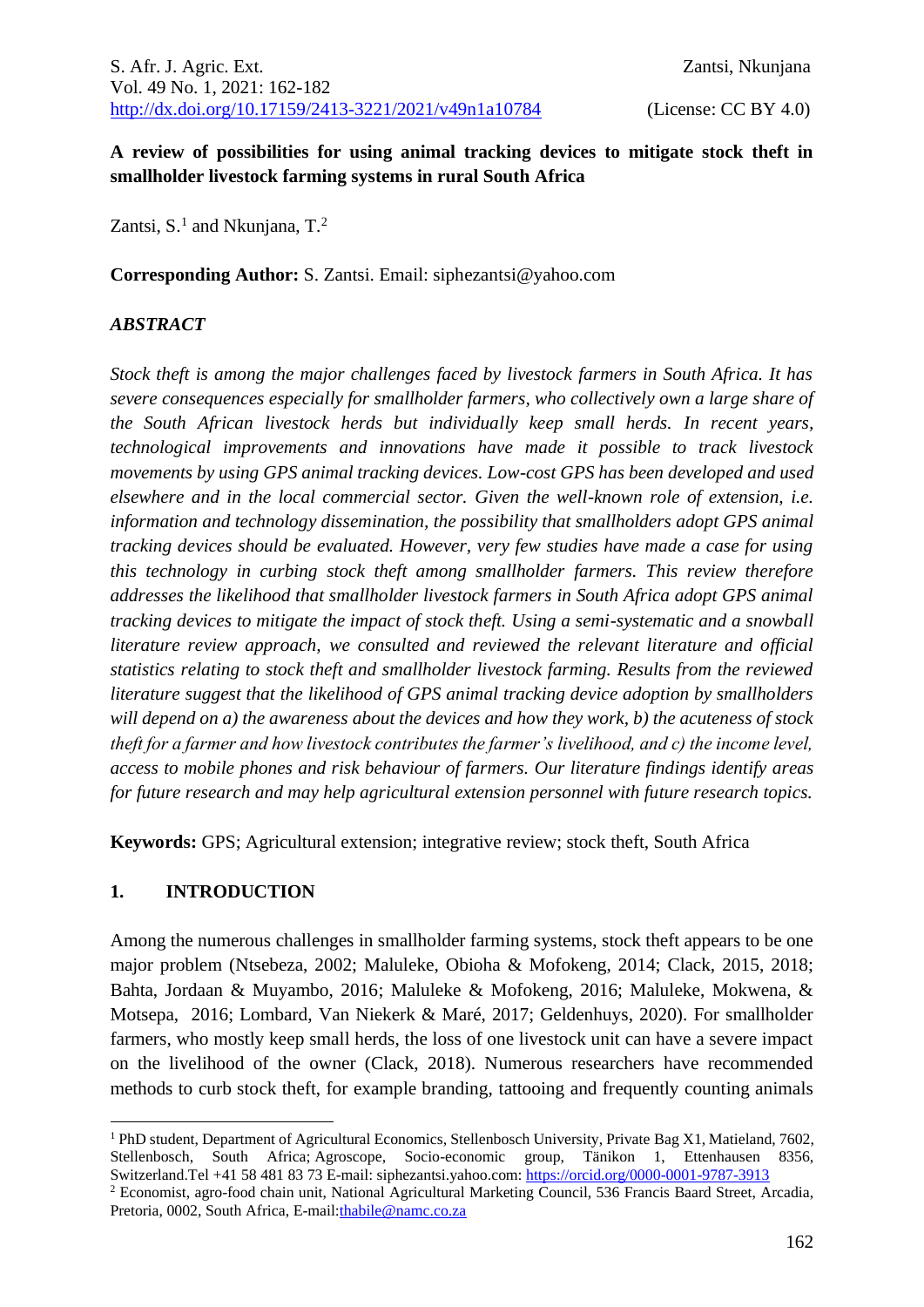(Lombard *et al*, 2017). Zwane, Marle-Köster, Greyling and Mapholil (2013) and Maluleke and Mofokeng (2016) suggested the use of forensic DNA technology to mitigate stock theft. However, stock theft remains a major problem in rural South Africa.

In line with technological advances and innovations, animal tracking devices have been recommended as one possible solution to reduce stock theft (Nel, 2016). The GPS animal tracking devices come in various forms, with the most popular form being a neck belt tied to the animal, whose owner can track the animal movement on a smartphone or computer (Schieltz, Okanga, Allan & Rubenstein, 2017). Nkwari, Rimer and Paul (2014) successfully modelled the typical behaviour of a cow to determine anomalies in behaviour that could indicate the presence of unknown persons (thieves). The combination of these innovations could be useful in curbing stock theft.

In addition, a GPS animal tracking device programmed with typical animal behaviour not only seems to offer one possible solution to stock theft but also could help livestock farmers save time in finding their livestock animals when they wander in shared grazing lands (Zantsi & Bester, 2019a). However, it remains questionable whether this device is economically viable to be adopted in the resource-poor smallholder farming systems in South Africa. This review therefore seeks to explore, reveal and discuss possibilities of using such device in smallholder livestock farming systems in rural South Africa.

## **2. METHODOLOGY**

Literature reviews have emerged as one form of research for answering various research questions. Among many useful cases for which literature reviews can be used, Snyder (2019) suggested that literature reviews are also useful when the researcher aims to provide an overview of a certain issue or research problem. The other useful case is when a researcher wants to evaluate the state of knowledge on a particular topic. The latter, according to Snyder (2019), can be useful to create research agendas, identify gaps in research, or simply discuss a particular matter.

This article follows an integrative literature review approach to address the research problem at hand. An integrative literature review is a combination of review methods (Snyder, 2019). Our study combines semi-systematic and snowball literature reviews (similar to the approach used by Fielke, Taylor & Jakku, 2020). The purpose of this review is to stimulate and probe a discussion from the existing data and literature on the possibility of smallholder farmers adopting and using animal tracking devices. The General Household Survey of 2016 from Statistics South Africa and the national statistics from the South African Police Service (SAPS) are the major sources of data used in this paper. These were used to firstly gain insight on the composition and constituents of smallholder farming systems in the country. Secondly, the SAPS statistics on livestock theft was used to determine the magnitude and the degree to which stock theft affects livestock keeping among smallholders. Of course, other relevant sources of literature were used to balance the discussion about the research problem at hand.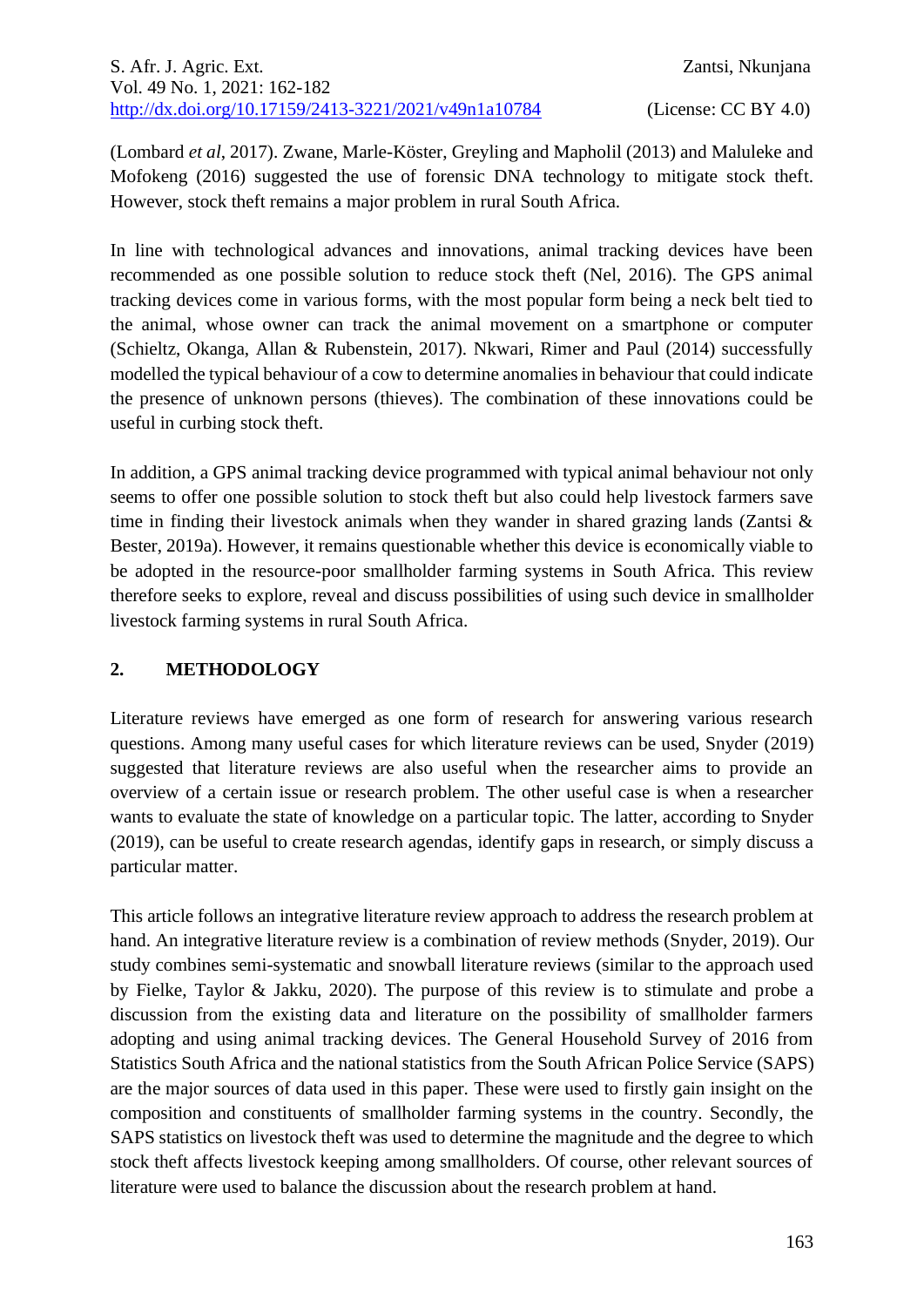Relevant in this respect were studies that discuss or describe smallholder farming in South Africa and studies that describe or discuss stock theft. The criteria for including studies were based on these aspects of relevance and assessed by first reading the abstract of each reviewed study. Studies that met the predefined criteria were read in detail and synthesised. Large databases for scientific literature, such as Sabinet African Journals and Scopus, were used and accessed from the Stellenbosch University's electronic databases. However, this study only used literature that is written in English language. Other sources written for example in Afrikaans were not included.

## **3. RESULTS OF THE INTEGRATIVE LITERATURE SYNTHESIS**

To understand the possibility and likelihood of smallholders' adoption of GPS animal tracking devices, it is important to first understand the context of smallholder farming and livestock farming in general. Second, it is necessary to identify the various types of smallholders and their salient characteristics to allow an informed discussion on which types of smallholders would be likely to use the devices and what important attributes would inform their decisions. Thus, smallholder socio-economic information such as incomes and education will be analysed.

## **3.1 Profile of livestock farmers in South Africa**

Livestock farming is an important and the largest agricultural subsector contributing more than 40% of the national agricultural production value. Like the rest of the South African agricultural sector, it comprises small-scale and large-scale farmers. Livestock production is spread across South Africa, but the production concentration varies from province to province. Latest data show that livestock numbers decreased noticeably between August 2018 and May 2019. The numbers of cattle, sheep, pigs and goats were estimated to have decreased by 1.41%, 1.27%, 3.79% and 2.35%, respectively (Department of Agriculture, Forestry and Fisheries [DAFF], 2019). In terms of production, the Eastern Cape had the highest percentage of cattle, sheep and goats followed by KwaZulu-Natal and Free State for the same period (DAFF, 2020).

The official 2017 census released by Statistics South Africa in March 2020 revealed that there are about 40 122 commercial farms in South Africa with livestock farms constituting the largest portion (13 639; 34%), followed by mixed farms (12 458; 31%) and field crop farms (8 559; 21%) (Statistics South Africa, 2020). Table 1 presents animal numbers by animal category and by province. The presented data in Table 1 show that the Eastern Cape has the largest livestock portion (28%) of all provinces, followed by the Northern Cape and Free State (both 16%). The country has well-established meat producing industries together with value added activities such as slaughtering, processing, etc. For this reason, it is expected that commercial farming would be a major player in the industry; nonetheless, there are also subsistence and smallholder farmers equally important for the industry.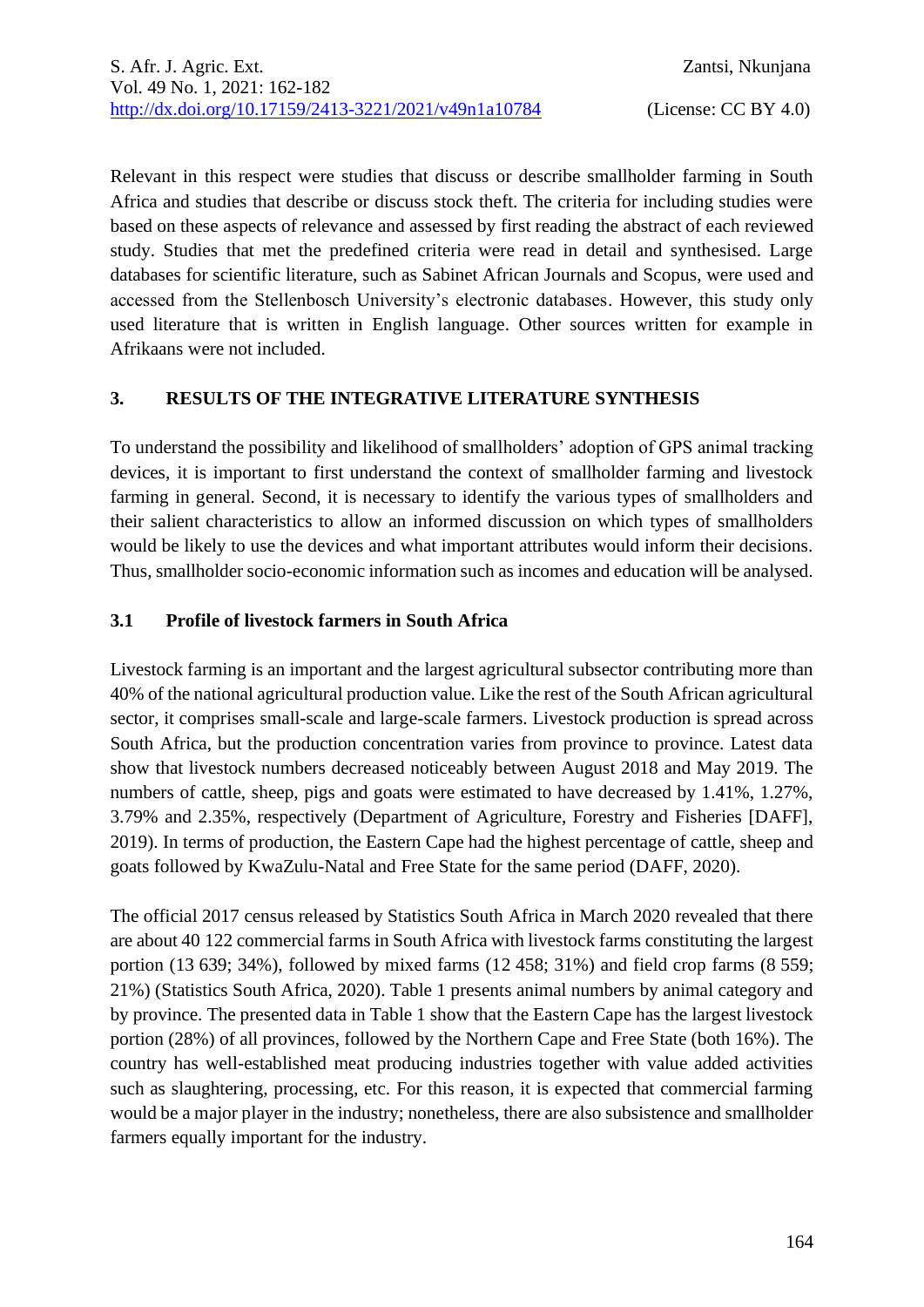| Number of cattle per province in May 2019                    |                |                |                |        |                |                |                |                |                |            |
|--------------------------------------------------------------|----------------|----------------|----------------|--------|----------------|----------------|----------------|----------------|----------------|------------|
| S.A                                                          | <b>WC</b>      | <b>NC</b>      | <b>FS</b>      | EC     | <b>KZN</b>     | <b>MP</b>      | L              | G              | <b>NW</b>      | <b>RSA</b> |
| $\frac{0}{0}$                                                | $\overline{4}$ | $\overline{3}$ | 17             | 24     | 19             | 10             | $\overline{7}$ | $\overline{2}$ | 12             | 100        |
| <b>Num</b>                                                   | 498,00         | 442,00         | 2,111,         | 3,104, | 2,465,         | 1,261,         | 910,0          | 243,0          | 1,575,         | 12,700,    |
| ber                                                          | $\mathbf{0}$   | $\overline{0}$ | 000            | 000    | 000            | 000            | 00             | 00             | 000            | 000        |
| Number of sheep per province in May 2019                     |                |                |                |        |                |                |                |                |                |            |
| $\frac{0}{0}$                                                | 12             | 24             | 21             | 29     | 3              | $\overline{7}$ | $\mathbf{1}$   | $\overline{0}$ | 3              | 100        |
| <b>Num</b>                                                   | 2,663,         | 5,344,         | 4,573,         | 6,540, | 657,00         | 1,567,         | 204,0          | 87,00          | 608,00         | 22,213,    |
| ber                                                          | 000            | 000            | 000            | 000    | $\overline{0}$ | 000            | $00\,$         | $\theta$       | $\overline{0}$ | 000        |
| Number of goats per province in May 2019                     |                |                |                |        |                |                |                |                |                |            |
| $\frac{0}{0}$                                                | $\overline{4}$ | 9              | $\overline{4}$ | 38     | 13             | $\overline{2}$ | 17             | $\overline{0}$ | 13             | 100        |
| <b>Num</b>                                                   | 207,00         | 470,00         | 216,00         | 2,019, | 682,00         | 80,000         | 909,0          | 24,00          | 669,00         | 5,276,0    |
| ber                                                          | $\mathbf{0}$   | $\overline{0}$ | $\theta$       | 000    | $\overline{0}$ |                | 00             | $\theta$       | $\overline{0}$ | 00         |
| Total number of livestock (cattle, sheep, goats) in May 2019 |                |                |                |        |                |                |                |                |                |            |
| $\frac{0}{0}$                                                | 33680          | 62560          | 69000          | 11663  | 38040          | 29080          | 2023           | 3540           | 28520          | 401890     |
|                                                              | 00             | 0 <sub>0</sub> | 00             | 000    | 00             | 00             | 000            | 00             | 00             | 00         |
| <b>Num</b>                                                   | 8              | 16             | 17             | 29     | 9              | $\overline{7}$ | 5              | $\mathbf{1}$   | $\overline{7}$ | 100        |
| ber                                                          |                |                |                |        |                |                |                |                |                |            |

| Table 1 Livestock numbers per category and province |  |  |  |
|-----------------------------------------------------|--|--|--|
|                                                     |  |  |  |

Source: DAFF (2017). WC = Western Cape, NC = Northern Cape, FS = Free State, EC = Eastern Cape, KZN = KwaZulu-Natal, MP = Mpumalanga, L = Limpopo, G = Gauteng, NW = North West, RSA = Republic of South Africa.

#### **3.2 Profile of smallholder livestock farming systems**

Compared with commercial livestock production, small-scale livestock production in South Africa appears large when gauged by farm numbers, but it is small when gauged by sale of produced animals. However, its contribution to livelihoods is of great importance. According to the 2016 General Household Survey, there are about 2.3 million smallholder agricultural households in South Africa (Statistics South Africa, 2016). Other sources (e.g. Cousins, 2015; Aliber, 2019) that disaggregate agricultural households into different smallholder categories show different compositions of agricultural households, but there is no agreement on their numbers (Liebenberg, 2015; Zantsi, Greyling & Vink, 2019). A majority of agricultural household heads are black Africans, between the ages of 45 and 55, and a majority of this mean are men (Statistics South Africa, 2016). According to other sources, women and the elderly constitute the greater share of smallholder farmers (Aliber & Hart, 2009; Pienaar, 2013;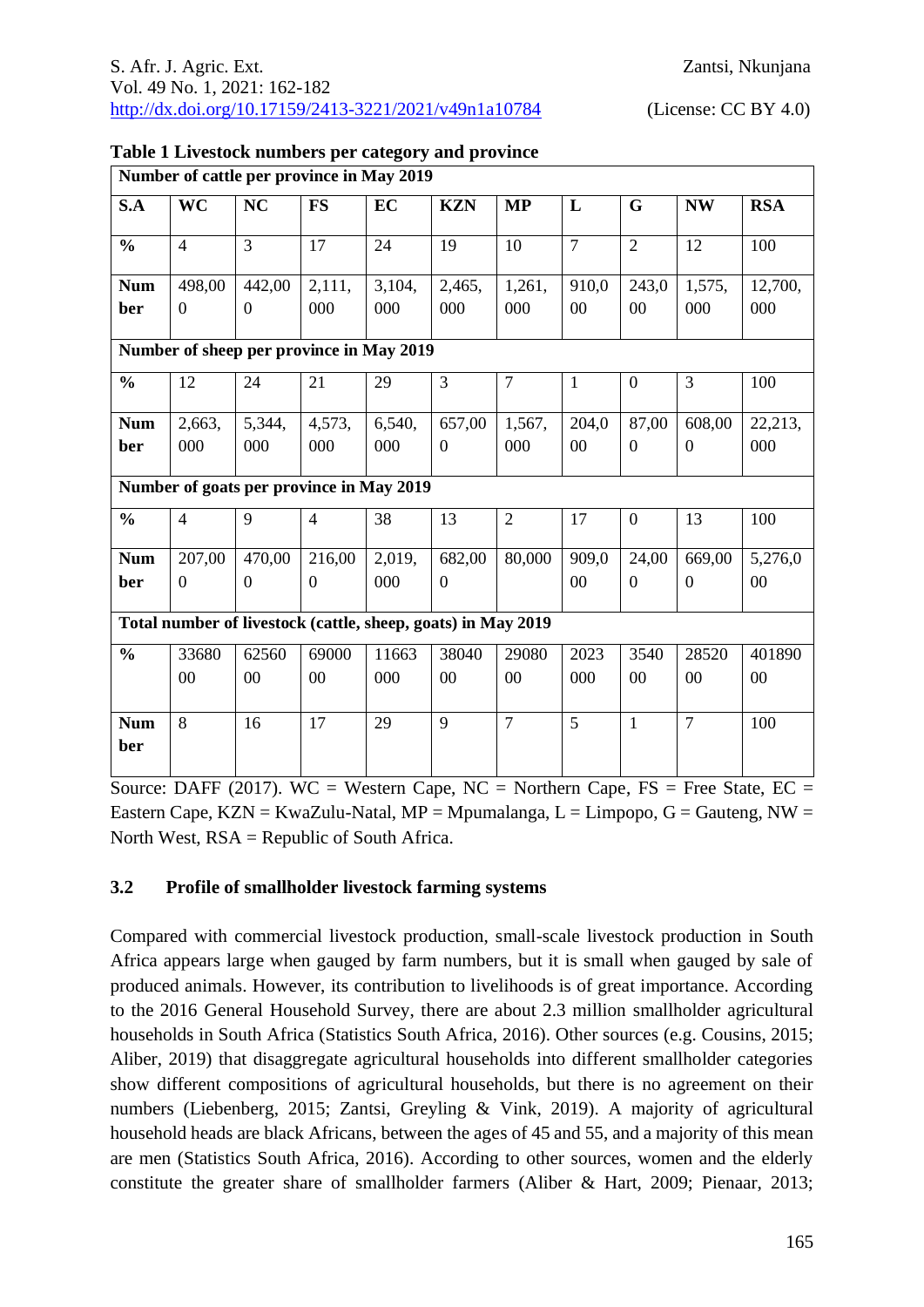Raidimi, 2014). Furthermore, most household heads have at least a primary education (see Table 2 for more details).

Of the 2.3 million smallholder households in the country, 27.9% are in the Eastern Cape, 24.1% in Limpopo and 18.6% in KwaZulu-Natal, followed by 18.2% in Mpumalanga, 16.6% in Free State and 13.8% in the Northern Cape; only 3.6% and 4.9% are in the Western Cape and Gauteng, respectively (Statistics South Africa, 2016). Furthermore, 42% of the agricultural households in South Africa farm mostly with animals (see Figure 1). This farming situation somewhat resembles the land distribution in South Africa, where over 60% of the land is extensive grazing land (DAFF, 2017). The herd size is small for large livestock species (cattle), with 70% of cattle farmers owning only between one and ten animals, 27% owning between 10 and 100 animals and 3% owning more than 100 animals. By comparison, herd sizes are larger for smaller livestock species. Regarding sheep for example, 47% of households own between 11 and 100 animals and 9.2% own more than 100 animals.



**Figure 1 Types of farming activities practiced by agricultural households** Source: Statistics South Africa (2016)

As shown in Figure 2, a large percentage of agricultural households farm mainly to attain a main and an extra source of food (44% and 38%, respectively). Similar findings were reported by Aliber and Hart (2009) and Vink and van Rooyen (2009) based on previous national surveys (General Household Survey; Income and Expenditure Survey). Judging from the frame of the answers and the questions in the 2016 General Household Survey (Statistics South Africa, 2016), this large percentage of subsistence farmers might be mostly crop and poultry farming households. Furthermore, very few households farm for attaining a main and an extra income source, and these might arguably be livestock farming households because livestock requires time to yield benefits except for livestock products such as milk. In addition, the depicted situation (Figure 2) entails that very few farmers solely depend on agriculture for a living, but most agricultural households have a diverse portfolio of income sources.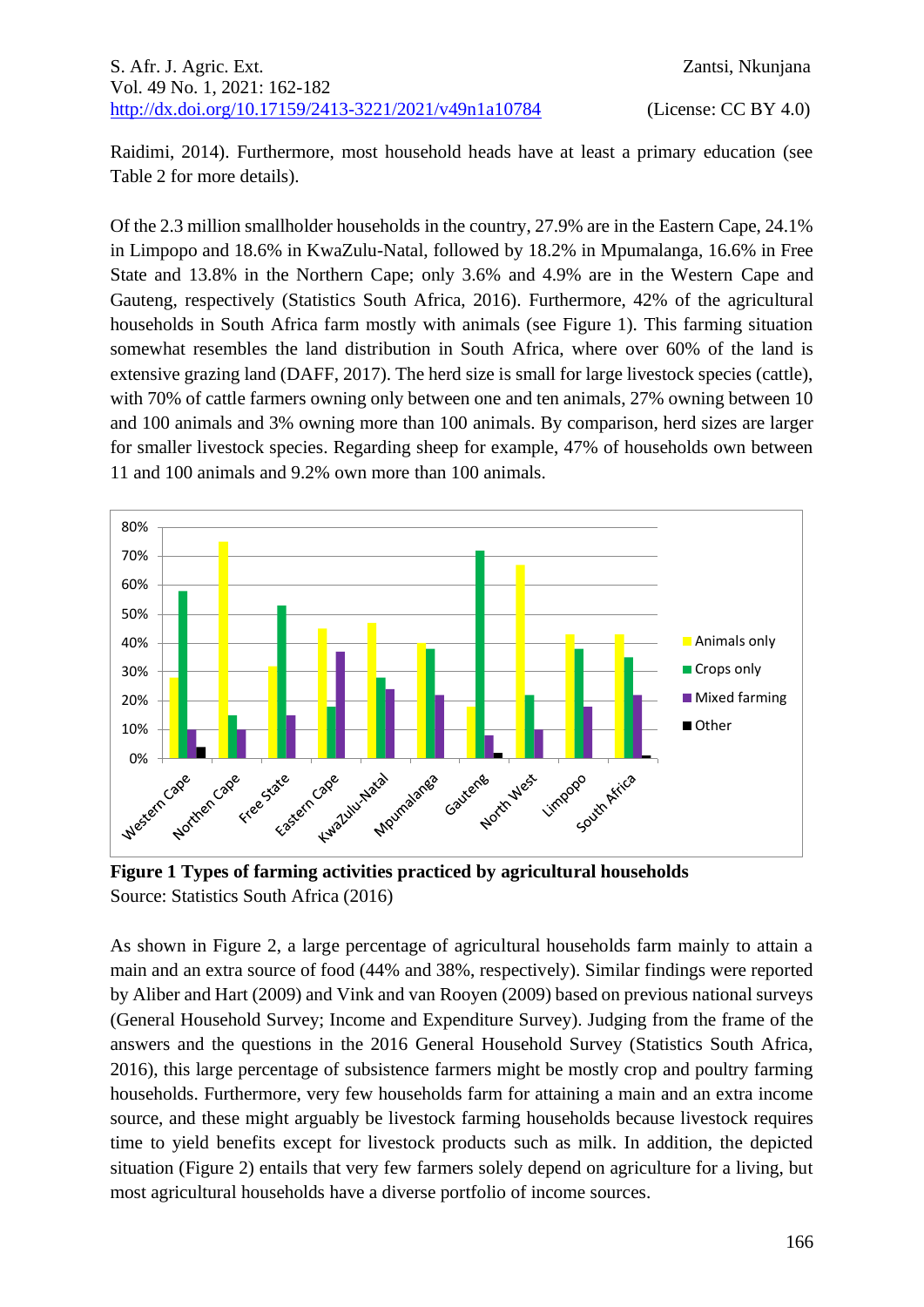

**Figure 2 Agricultural households' reasons for farming** Source: Statistics South Africa (2016)

Due to the historical background in South Africa, most of the agricultural households are located in the former homelands (Kirsten & van Zyl, 1998; Pienaar & von Fintel, 2014; Okunlola, Ngubane, Cousins & du Toit, 2016). The 2016 General Household Survey shows that over 60% of the households are located in three provinces, with 24.9% in KwaZulu-Natal, 20.7% in the Eastern Cape and 16.3% in Limpopo (Statistics South Africa, 2016). Few urban households engage in farming especially livestock, and most urban households farm in their back yards (Conradie, 2013).

#### **3.2.1 Socio-economics**

In terms of general socio-economics, a majority of smallholder farmers are between the age ranges 30–35 and 65–69, mostly males with primary and secondary education (Statistics South Africa, 2016). Household head education levels according to the 2016 General Household Survey (Statistics South Africa, 2016) are shown in Table 2, showing that most agricultural household heads have education levels between Grade 1 and Grade 11. These socio-economic features may differ between smallholder typologies depending on farming objectives and the intensity and scale of production (Pienaar, 2013). These features provide an important perspective to the adoption of technology. For example, compared with younger farmers, older farmers are known to be more risk averse and more reluctant to adopt new technologies (Van Niekerk, Mahlobogoane & Tirivanhu, 2015). Furthermore, compared with less educated farmers, educated farmers are perceived to be better in searching for information on appropriate technologies and to better assimilate it in addressing production constraints (Baiyegunhi, Majokweni & Ferrer, 2019).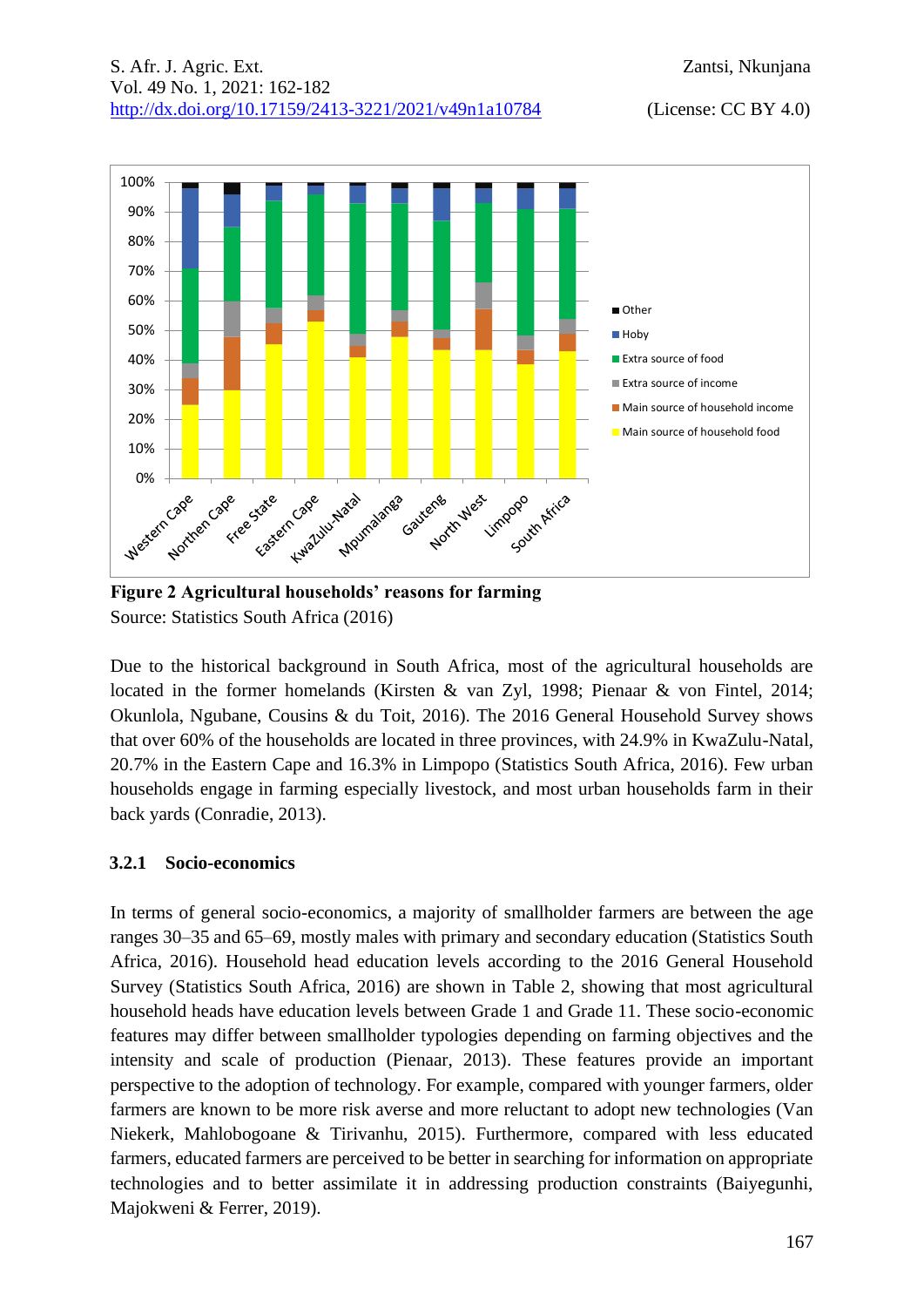## S. Afr. J. Agric. Ext. Zantsi, Nkunjana Vol. 49 No. 1, 2021: 162-182 <http://dx.doi.org/10.17159/2413-3221/2021/v49n1a10784> (License: CC BY 4.0)

## **Table 2 Education level of household heads in South Africa by province in 2016**

| <b>Province</b>     | No schooling |         | Grade<br>Grade<br>to |           | Grade 12/Std 10 |         | <b>Completed tertiary</b> |         | <b>Other</b> |         | Do<br>not |
|---------------------|--------------|---------|----------------------|-----------|-----------------|---------|---------------------------|---------|--------------|---------|-----------|
|                     |              |         | 11/Std 9             |           |                 |         |                           |         |              |         | know      |
|                     | 2011         | 2016    | 2011                 | 2016      | 2011            | 2016    | 2011                      | 2016    | 2011         | 2016    | 2016      |
| <b>Western Cape</b> | 4 5 4 2      | 2 4 6 0 | 44 858               | 27 103    | 18476           | 15 590  | 16 162                    | 21 694  | 533          | 705     | 1 600     |
| <b>Eastern Cape</b> | 130 547      | 84 334  | 388 383              | 322 672   | 45 9 64         | 51 941  | 30 774                    | 31 041  | 904          | 1 4 3 2 | 3 1 4 8   |
| <b>Northern</b>     | 11 013       | 8 1 3 7 | 32 5 89              | 26 953    | 7479            | 7958    | 3 9 2 7                   | 4 2 5 6 | 138          | 413     | 1 0 7 0   |
| Cape                |              |         |                      |           |                 |         |                           |         |              |         |           |
| <b>Free State</b>   | 25 868       | 16 507  | 129 508              | 97 594    | 32 616          | 28 621  | 12857                     | 11 681  | 435          | 410     | 2696      |
| KwaZulu-            | 194 458      | 120 439 | 398 910              | 293 304   | 87 644          | 81 38 6 | 34 860                    | 34 602  | 1 1 3 2      | 1616    | 4 3 6 8   |
| Natal               |              |         |                      |           |                 |         |                           |         |              |         |           |
| <b>North West</b>   | 46 5 83      | 27 379  | 126 955              | 98 555    | 27 799          | 26 012  | 12 3 21                   | 10 842  | 388          | 724     | 4 2 4 0   |
| Gauteng             | 20 398       | 17898   | 143 703              | 118 377   | 66 263          | 56 083  | 47 322                    | 42 217  | 1421         | 783     | 7 2 2 2   |
| <b>Mpumalanga</b>   | 83 028       | 57 714  | 129 193              | 108 663   | 36 422          | 38 078  | 14 2 68                   | 13854   | 476          | 874     | 6 0 3 4   |
| Limpopo             | 142 904      | 91 361  | 235 885              | 197 136   | 57 193          | 61 725  | 31 665                    | 28 5 39 | 843          | 1629    | 5 9 8 5   |
| <b>South Africa</b> | 659 344      | 426 229 | 1629995              | 1 290 357 | 379 860         | 367 394 | 204 160                   | 198 727 | 6 2 7 6      | 8585    | 36 36 3   |

Source: Statistics South Africa (2016)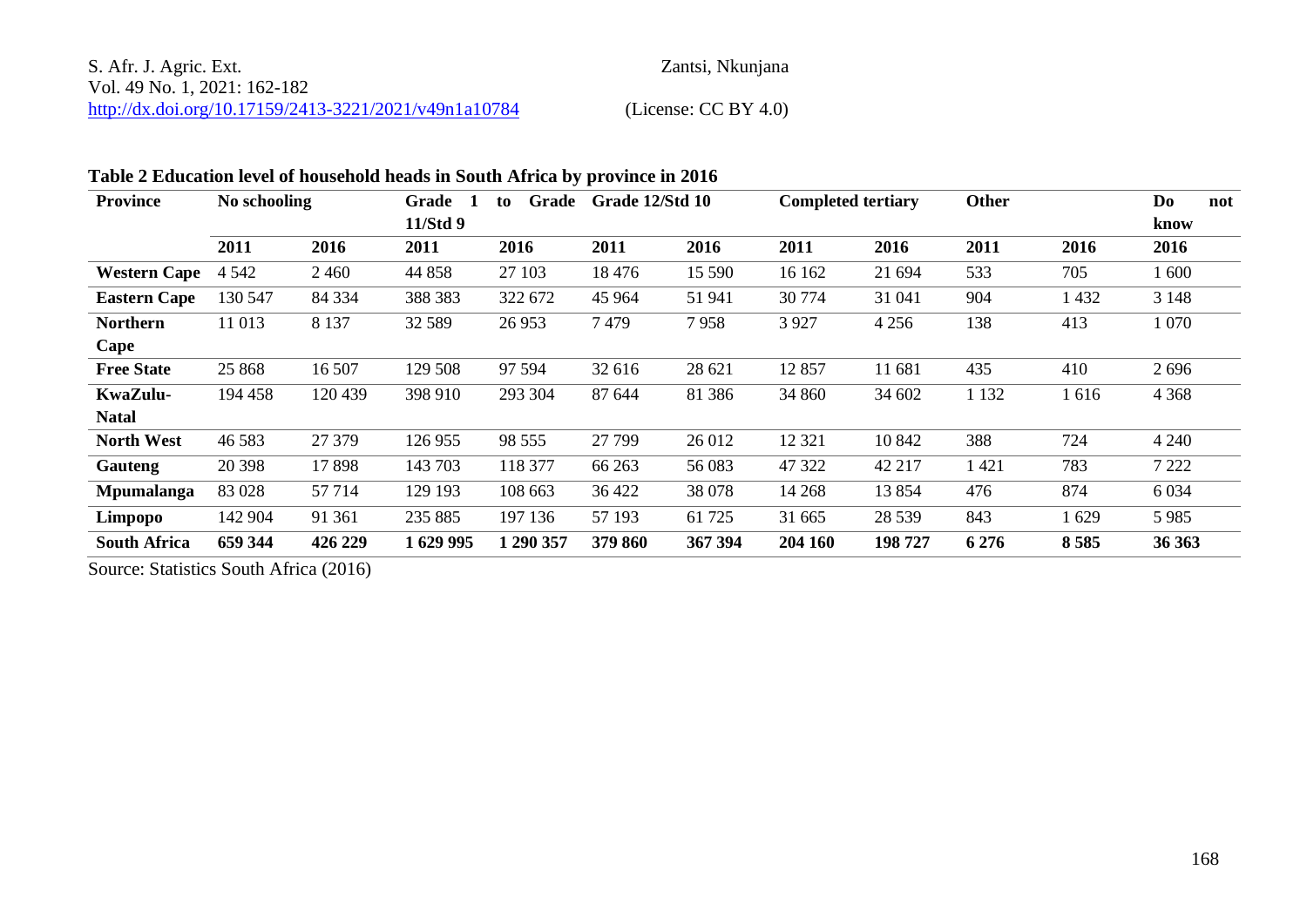### S. Afr. J. Agric. Ext. Zantsi, Nkunjana Vol. 49 No. 1, 2021: 162-182 <http://dx.doi.org/10.17159/2413-3221/2021/v49n1a10784> (License: CC BY 4.0)

Regarding farm household income, numerous studies have reported that small-scale farmers depend much on non-farm income; however, this dependency depends much on the orientation of the farm households. For example, in a more generic approach that captures small-scale farming households, Pienaar and von Fintel (2014) reported that small-scale farming households depend on social grants. In a more specific analysis of subsistence-oriented smallscale farming households, Zantsi and Bester (2019b) reported similar findings that small-scale farming households depend on combining social grants and farming, whereby farming contributes a very small portion to the total household income.

Regarding farm income, Zantsi and Mack (2020) reported that commercially oriented smallscale farming households (which represent the group of emerging farmers) earn an average of R80 703 per year, i.e. R6 725 per month. However, there is a wide range of farm income (from less than R5 000 to more than R80 000 per year) among the commercially oriented smallholders (Figure 3).



**Figure 3 Distribution of annual farm income of emerging farmers** Source: Zantsi and Mack (2020)

#### **3.2.2 Types of smallholders**

The South African smallholder farming system is quite complex in the sense that it is heterogeneous (Okunlola *et al*, 2016). Although there are contested definitions and criteria for categorising smallholders (Zantsi *et al*, 2019), this sector can be categorised into two broad groups, namely communal or subsistence farmers and emerging farmers (commercially oriented smallholders).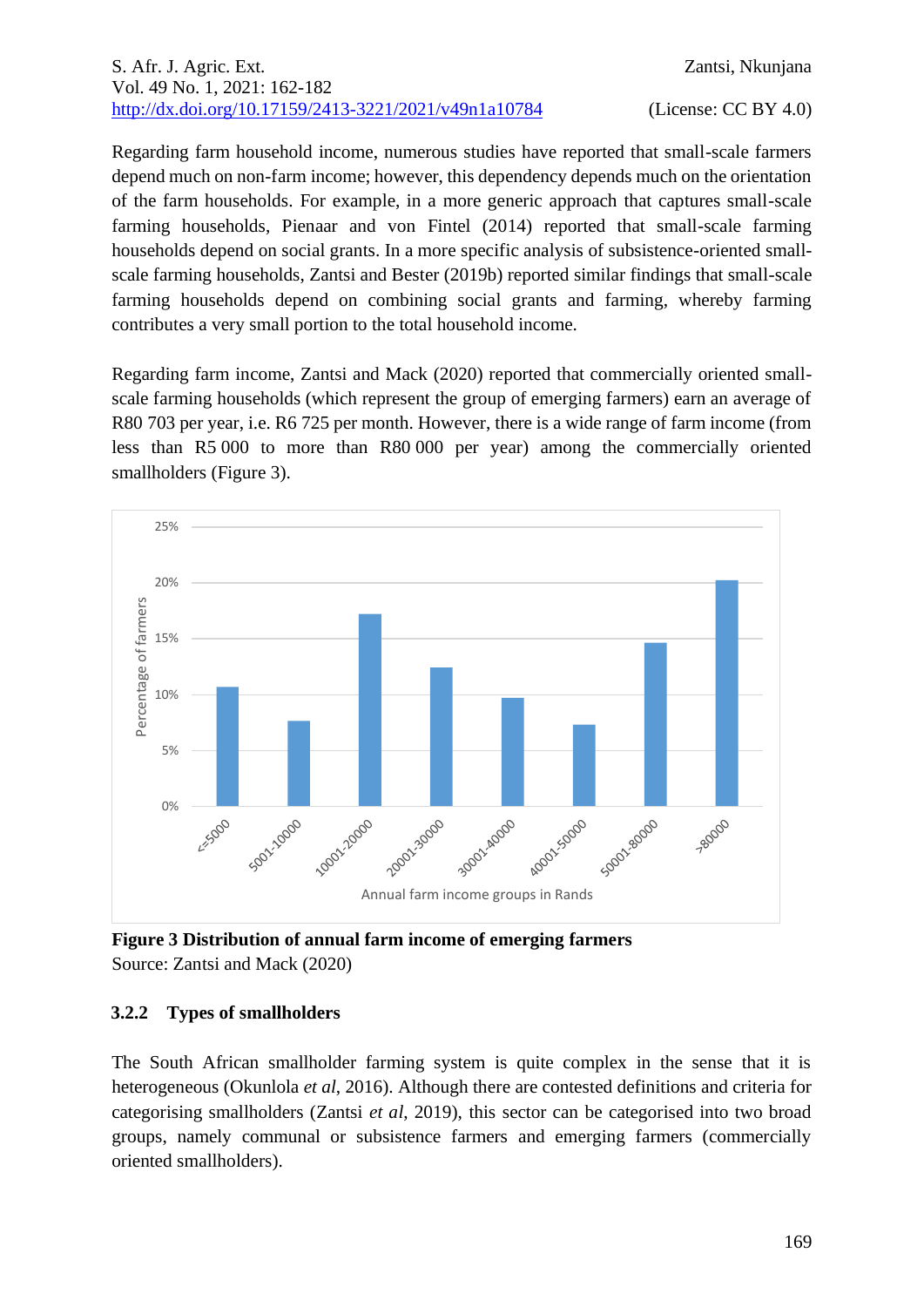The subsistence or communal farming system comprises the largest group of smallholders, estimated to include more than two million households (Vink & van Rooyen, 2009; Statistics South Africa, 2016). In the communal farming system, livestock plays a multifunctional role as source of milk, producer of manure to fertilise crop fields, part of cultural purposes (e.g. in ceremonies), provider of draft power, and as a form of capital that one could sell in difficult times (Kunene-Ngubane, Chimonyo & Kolanisi, 2018). Communal farmers sell very little of their produce and keep small herds (Scholtz & Bester, 2010; Mthi, Skenjana & Fayemi, 2017). The group of emerging farmers is estimated to include between 140 000 and 160 000 households (i.e. it is much smaller than the subsistence group). It is made up of smallholders who farm primarily for the market, and hence their production methods tend to be more intensive than those used by subsistence and semi-subsistence farmers (Pienaar, 2013). The greater portion of the livestock reaches the market, and the off-take for cattle is about 25% (Scholtz & Bester, 2010). Gwiriri, Bennett, Mapiye and Burbi (2019) stated that emerging farmers own about 40% of the national cattle herd. Furthermore, this group makes use of hired labour or non-family labour (Zantsi & Mack, 2019).

## **3.2.3 Challenges: management of stock**

There are numerous challenges for smallholder agriculture in South Africa. For example, communal livestock farmers have limited access to grazing land, which in addition is not fenced (Vetter, 2013). Thus, livestock can wander around, even reaching the national roads and causing accidents. This problem is exacerbated by the shortage of labour, because most of the active population is in cities in search for greener pastures (Daniels, Partridge, Kekana & Musundwa, 2013). The remaining children attend school regularly, and the active young population is reluctant to participate in agricultural activities (Hull, 2014). This situation forces smallholder households to hire livestock herders, thus further increasing the production costs (Zantsi & Mack, 2019).

## **3.3 Stock theft in South Africa**

Stock theft is one of the important economic crimes affecting the livestock sector in South Africa – for the 2018/2019 financial year, R1.24 billion have been (Geldenhuys, 2020). Lombard *et al* (2017) estimated that in the Eastern Cape, direct and indirect livestock theft losses amounted to R196 million in 2014. Of this figure, the direct cost of livestock theft was estimated to be R118 million, whereas the indirect cost was calculated to be an additional R77 million (Lombard *et al*, 2017). Note that these figures are underestimated because more than 70% of theft cases remain unreported (Clack, 2018), and this theft rate undermines the contribution of the livestock sector to both the national and the household economy (Kunene-Ngubane *et al*, 2018; Geldenhuys, 2020). The magnitude and distribution of stock theft are summarised in Figure 4. It shows that cases of reported stock theft are not homogeneous across provinces and that sheep are the most stolen livestock species.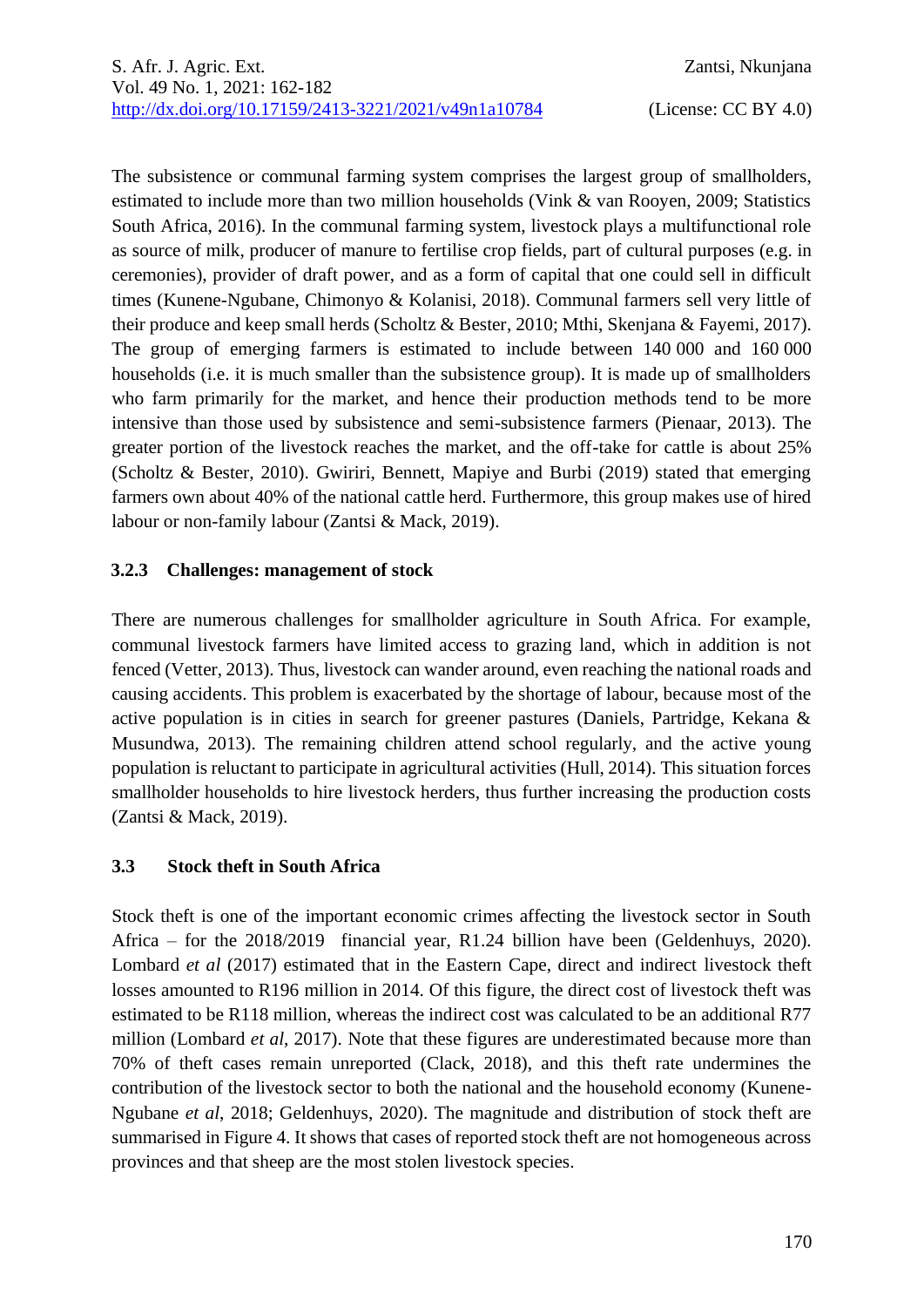

Sources: SAPS (2018) and Clack (2018)

By analysing National Livestock Theft data, Clack (2018) could show the seriousness of livestock theft crime and could estimate the livestock species theft per day in South Africa. He found that 178 cattle, 249 sheep and 115 goats are stolen per day. South African farmers are facing numerous challenges, such as frequent drought periods and high production costs that push down profit margins, and livestock theft adds to these problems (Bahta *et al*, 2016). Although livestock theft affects all farming systems, its consequences are most severe for smallholder livestock farming households because they keep a majority of the national livestock herd (Scholtz & Bester, 2010). For example, about 40% of the 13.8 million national cattle, about 67% of the 6.3 million goats and around 12% of the sheep in South Africa are kept in communal farming systems (DAFF, 2010). However, because the individual communal farmers keep small herds, each unit lost could mean a loss of livelihood source.

So far, methods such as branding, tattooing and frequently counting animals have been recommended to curb stock theft (e.g. Lombard *et al*, 2017). Furthermore, Zwane *et al.* (2013) and Maluleke and Mofokeng (2016) suggested the use of forensic DNA technology. However, there are still several challenges that make it difficult to prosecute the perpetrators. Firstly, not all farmers brand and register their livestock, and this is particularly true for communal farmers (Lombard & van Rooyen, 2017). This neglect reduces judiciary power because according to the Animal Identification Act 2002 (Act 6 of 2002), all animal owners should brand and register their animals. Secondly, few farmers report theft cases and of those who do, several do not have much evidence about the numbers and physical characteristics of the stolen animals. The perpetrators, on the other hand, operate in syndicates and often have more information about how the law operates than the farmers, particularly the smallholders, do. For example, the perpetrators may steal unbranded animals and brand them with their names.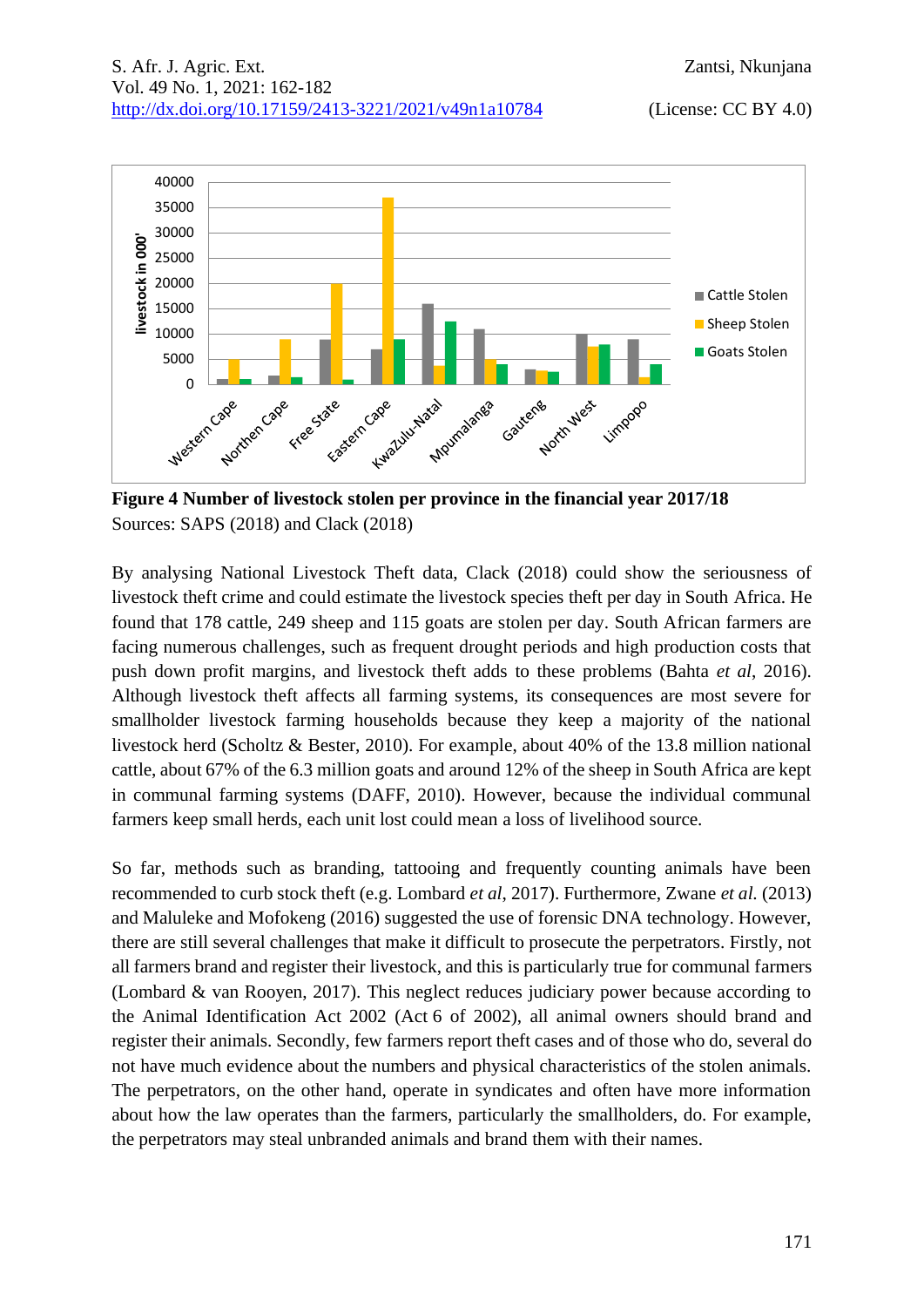# **4. DISCUSSION: POSSIBILITY AND LIKELIHOOD OF SMALLHOLDERS ADOPTING GPS ANIMAL TRACKING DEVICES**

To zoom in to the central argument of this study, we will now present the GPS animal tracking device and its uses. Then we will relate its functions to smallholders to discuss the likelihood of adoption. In doing so, we also look at the history of smallholders in adopting technology and identify factors that may stimulate adoption. Among these factors, we identify and discuss the role of agricultural extension as an information source.

## **4.1 GPS animal tracking devices**

Animal tracking devices were initially developed for researchers to improve the accuracy of monitoring animal behaviour and were commercialised in the early 1990s (Maroto-Molina, Navarro-García, Príncipe-Aguirre, Gómez-Maqueda, Guerrero-Ginel, Garrido-Varo & Pérez-Marín, 2019). Over the years, they have been improved and have contributed immensely to what is now called precision livestock farming, among the many uses (Berckmans, 2017). The GPS animal tracking devices come in different forms and shape for a variety of animal species. A commonly used form is a belt wrapped around an animal with a device that records the coordinates of a GPS map, allowing a person to identify a location when connected to a smart phone or computer (Nel, 2016). Another form, used for example in cattle, is an ear tag.

Several studies have documented how these devices work and how they are applicable (Turner, Udal, Larson & Shearer, 2000; Clark, Johnson, Kniep, Jermann, Huttash, Wood, Johnson, McGillivan & Titus, 2006; Trotter, Lamb, Hinch & Guppy, 2010; Schieltz *et al*, 2017). For example, Schieltz *et al* (2017) and Maroto-Molina *et al* (2019) successfully showed how the animal tracking device can help researchers and producers to track cattle movement in a shared grazing environment at a relatively low cost. Maroto-Molina *et al* (2019) estimated a collar GPS livestock tracker, which they validated for use to cost between  $100$  and  $150<sup>3</sup>$  euros per device. Other researchers (e.g. Knight, Bailey & Faulkner, 2018) proposed slightly higher prices for the device they had developed.

## **4.2 Successful application of the GPS tracking device in commercial agriculture**

Numerous brands of the GPS animal tracking devices have been designed and tested for commercial purposes in South Africa to minimize the risk of stock theft (Nel, 2016; Scheepers, Malekian, Capeska Bogatinoska, and Stojkoska, 2017; Geldenhuys, 2020). These devices are not only cost effective - in 2016, the cost was about R3 800, they are also practical and fairly easy to use – a neck belt or ear tag GPS connected to a mobile phone or computer. With a solar battery and strong material, the GPS livestock tracking devices have a long lifespan. Where they have been used by commercial farmers, particularly FarmRanger (commercial brand), review reports show impressive results (Booysen, 2019).

<sup>&</sup>lt;sup>3</sup> This cost translates to between R1 767 and R2 651 based on the exchange rate on 08 March 2020.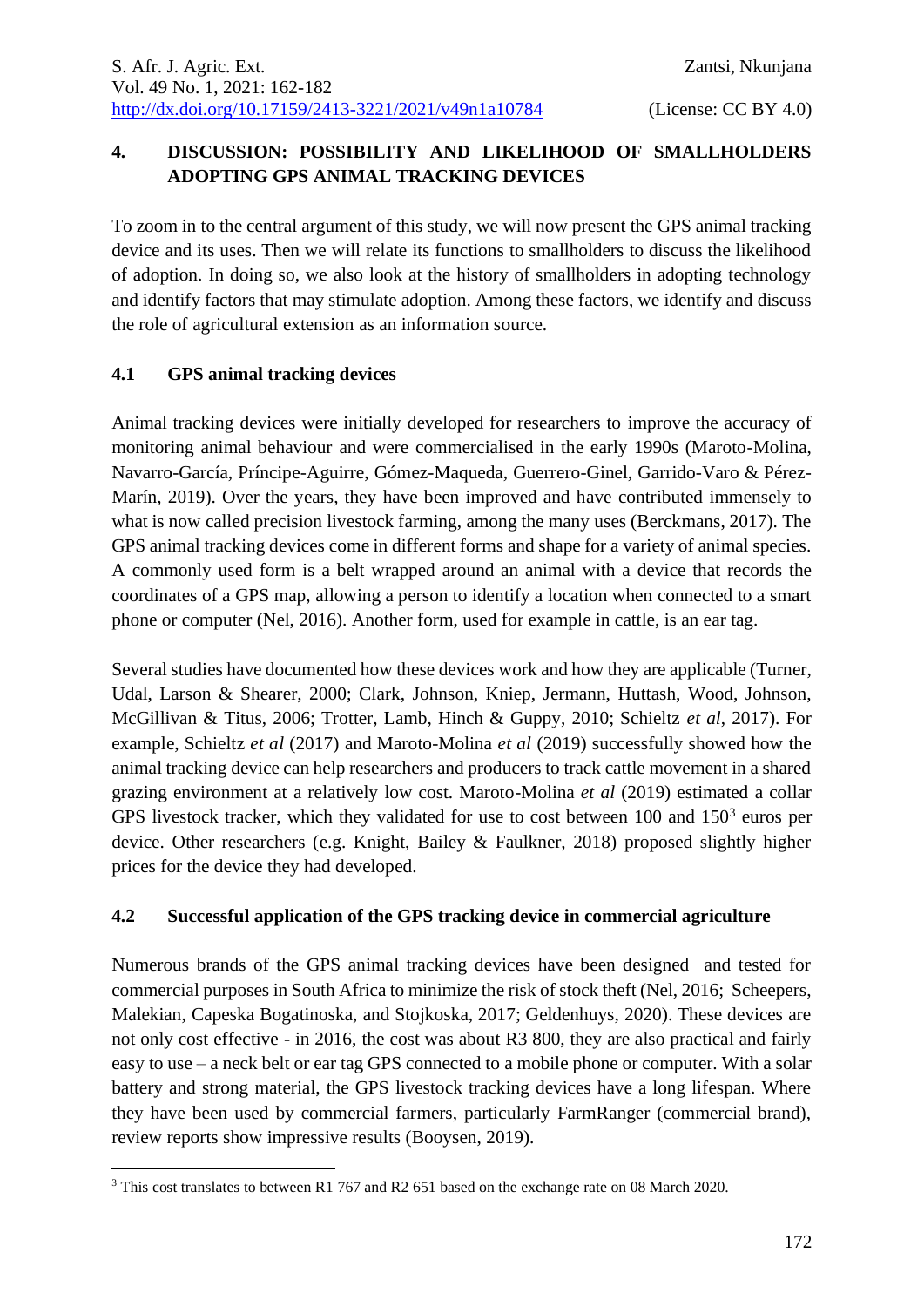#### **4.3 How can the GPS animal tracking devices be of use to smallholders?**

Farm animal behavioural studies have shown that a given herd of farm animal species usually consists of a leader and followers (Sato, 1982; Escós, Alados & Boza, 1993). Therefore, farmers can use one or two devices for the whole herd if they can correctly identify the leadership, as described in the cited studies. One device per 20 animals is the recommended ratio (Nel, 2016). Using a tracking device would also help the livestock herders working in farm households because they tend to follow the animals the whole day. Lastly, recent improvements make these devices usable even in remote areas, and they use solar power (Maroto-Molina *et al*, 2019). Nel (2016) even suggested using dummy collars to divert attention from the functional collar to confuse thieves.

Although the main discussion is on using animal tracking devices to reduce stock theft, these devices can also help communal farmers or smallholders sharing grazing land (as is the case with South African smallholders) to monitor animal movements. This monitoring can in turn reduce the number of animals lost due to theft and animals wandering off to the national roads. Regarding the latter, Verster and Fourie (2018) reported that stray animals are one of the causes of road accidents on South African roads. Furthermore, not only animals but also human lives are lost due to collision with animals.

Smallholders with animal herders can monitor and manage livestock herders because they can track where their animals graze (Goni, Skenjana & Nyangiwe, 2018). This is an advantage and a time-maximising tool, because some of the emerging farmers have other full-time jobs (Nieuwoudt, 2000) and therefore have little time to monitor their livestock herders. However, to better estimate the likelihood of adoption of GPS animal tracking devices, we next review how South African smallholders have reacted to previous agricultural innovations and identify factors that should be considered to stimulate adoption of this technology.

#### **4.4 Smallholders and technology adoption**

Smallholders are generally perceived as lagging behind in technology adoption (Kirsten & van Zyl, 1998; Takahashi, Muraoka & Otsuka, 2020). The lack of use of modern technology has widely been cited and attributed to the poverty of smallholders (van Marle-Köster & Visser, 2018). Muzari, Gatsi and Muvhunzi (2012) identified seven factors influencing technology adoption among smallholder farmers in sub-Saharan Africa. These factors include assets, income, institutions, vulnerability, awareness, labour and innovativeness of smallholder farmers.

There are a variety of new technologies and innovation in agriculture, and they include farm machinery and the use of new and high-yielding crop varieties and commercial livestock breeds, among others. In the case of crop seed varieties, Gouse (2012) found that when smallholders see the impact of a new farming technology, they can adopt it. However, in the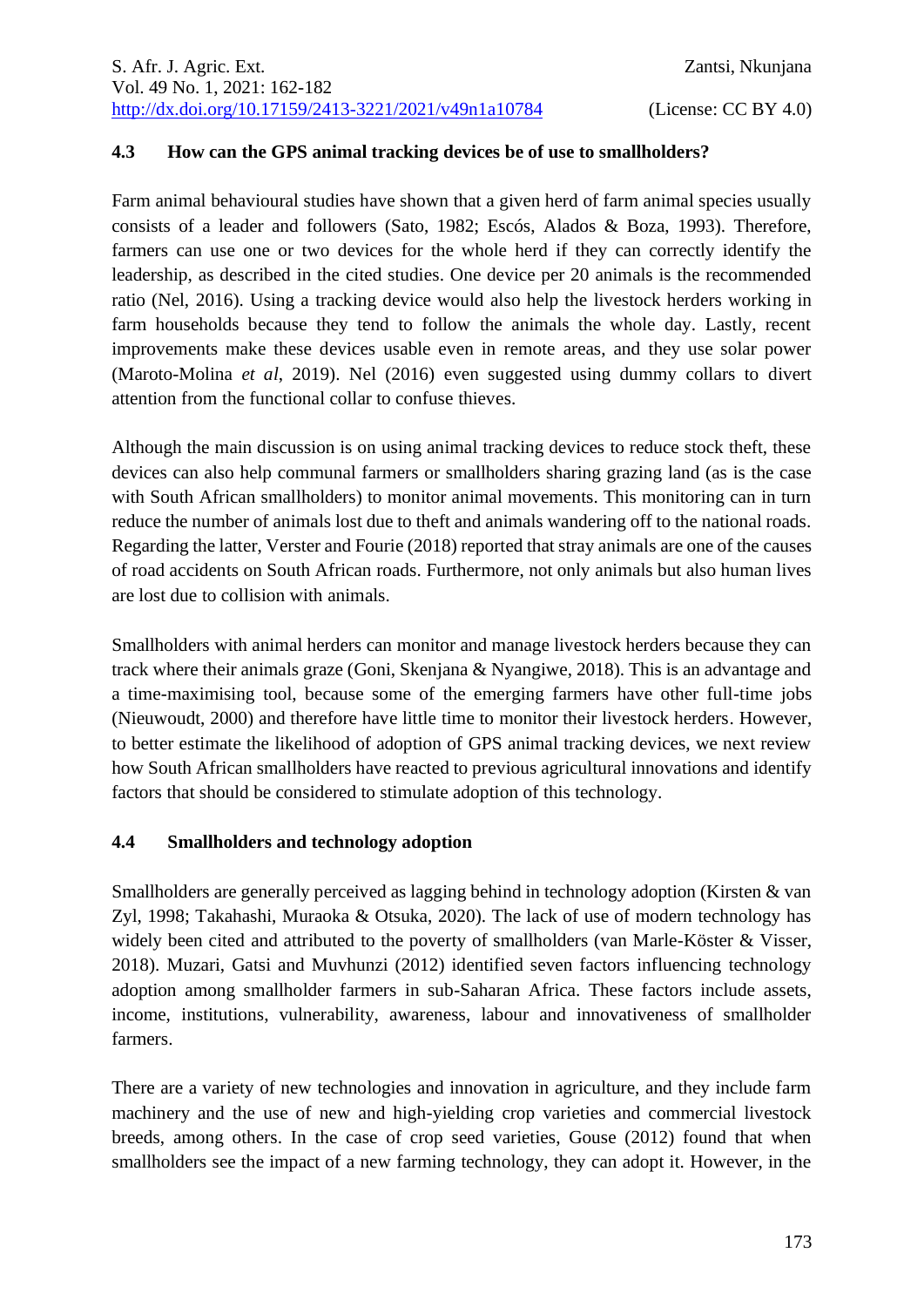case of GPS animal tracking devices, there are still the open questions whether smallholders are aware of this technology and, secondly, whether they can adopt it.

Numerous factors will influence the decision whether to adopt GPS animal tracking technology. Firstly, do livestock smallholders have enough information about these devices and do they know how the devices work? This remains an open question (refer to the next section). Secondly, is stock theft a major challenge to them? It certainly is one in the Eastern Cape, Free State and KwaZulu-Natal (as shown in Figure 4). Thirdly, do they already have cell phones, particularly smart phones, and do they have connection to the internet where they live (Aker, 2011)? In this regard, the 2018 General Household Survey, which also includes nonfarming households, showed that more than 95% of households in South Africa have mobile phones (Statistics South Africa, 2018). Connor (2020) found that smart phone users among rural households tend to be younger and employed. Lastly, do they have a reasonable income and do the marginal benefits of purchasing a GPS animal tracking device exceed the marginal costs? In the previous section, we have shown the income groups of commercially oriented smallholders, whose incomes are slightly higher than those of subsistence smallholders, who mostly depend on social grants. In this regard, Chipfupa and Wale (2020) showed that smallholders with more psychological capital and resilience earn more income (R33 707 and R36 147, respectively) than those with limited interest in farming (R26 043). Furthermore, the cost–benefit calculation will be determined by the farming orientation and the contribution of livestock to the household income. For example, the commercially oriented small-scale farming households presented in Figure 3 might benefit from investing in tracking devices to reduce stock theft. The farming orientation is partly determined by the reasons for engaging in agriculture (shown in Figure 2). Those farming to attain a main and extra income source will be most likely to adopt the GPS tracking devices because livestock theft threatens their livelihood. Such agricultural households belong in the category of emerging or potential emerging smallholders. Subsistence smallholders, who mainly engage in farming for an additional food or income source, are unlikely to adopt the GPS livestock trackers. In addition, subsistence farmers own very small herds, in contrast to emerging farmers (Zantsi & Bester, 2019a).

#### **4.5 Role of extension in farmer development**

Agricultural extension has an important role in farmer development that was cited and outlined in numerous studies (Davis, 2008; Davis & Terblanché, 2016; Lyne, Jonas & Ortmann, 2018). It is particularly important in the smallholder farming systems. One of the functions of agricultural extension and education is that of disseminating information and technology to farmers and reporting the responses to researchers to improve the service (Worth, 2006). The important goal in this respect is to help farmers use the existing information to make better decisions and achieve their own goals (Anderson & Feder, 2004; Zantsi & Bester, 2019b). Lyne *et al* (2018) quantified the impact of agricultural extension on smallholder farmers and found impressive benefits such as increased farm and net incomes.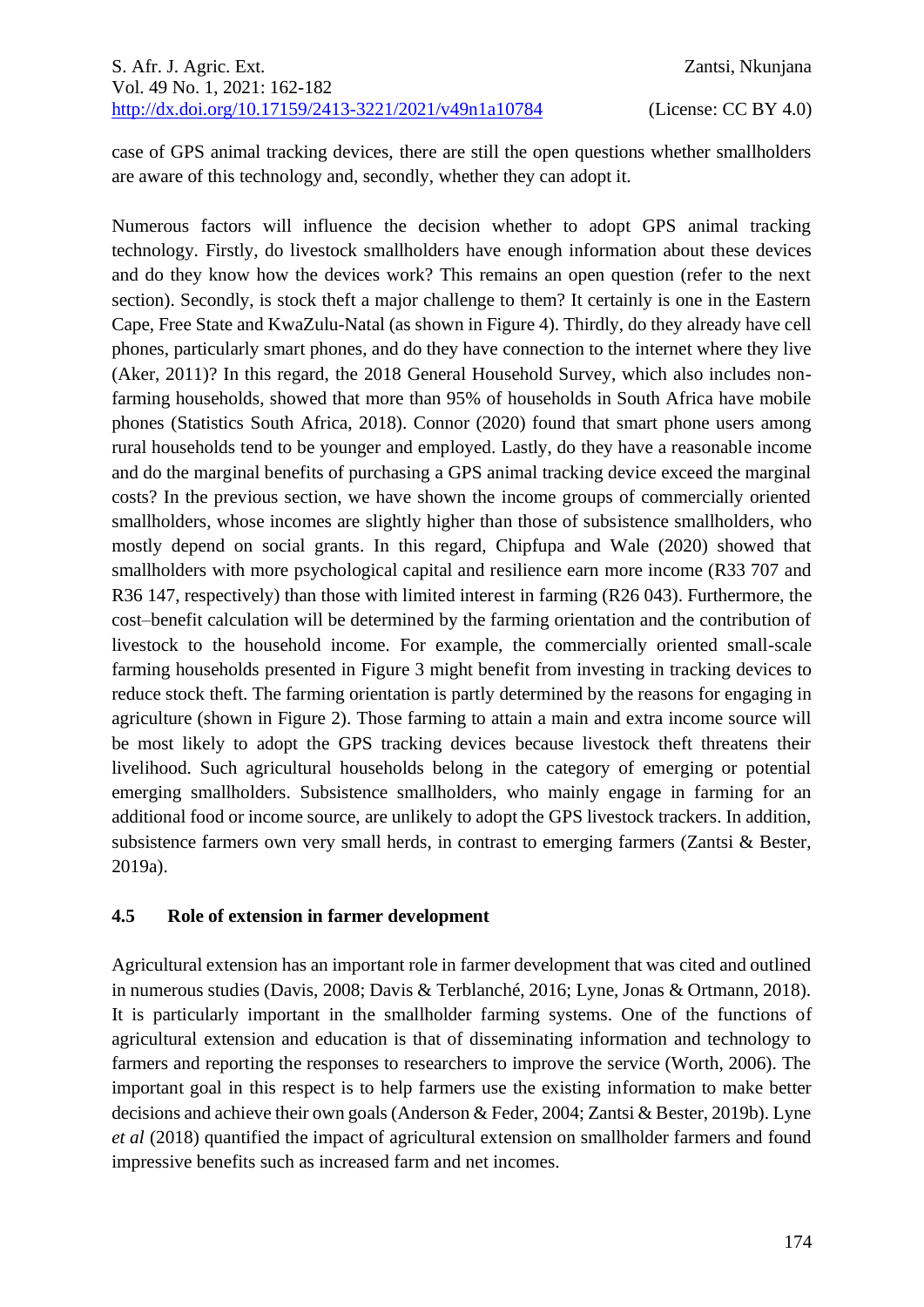In the smallholder and communal farming system, farming households are poor and have low education levels, which are factors that make them especially reliant on public agricultural extension for advice and information on new, advanced farming technologies (Lukhalo, 2017). The ultimate goal of providing agricultural extension services is to improve the livelihoods of farmers. South African smallholders heavily rely on public agricultural extension (Zwane & Groenewald, 2014). However, the question is whether agricultural extension plays this role in a meaningful manner in South Africa. The answer among researchers in sub-Saharan Africa (Takahashi *et al*, 2020) and South Africa has been 'no', due to numerous factors (see for example Worth, 2008 for details) ranging from a low ratio of extensionists to farmers (Aliber, Gwala, Yusuf, Rahim, Mushunje, Arwari, Makhunga & Shiliga, 2017; Lukhalo, 2017) to incompetent extensionists (Zwane & Groenewald, 2014), among others.

An extensive literature survey in sub-Saharan Africa showed that profitable technological advance does not spread in the region because of weak agricultural extension (Takahashi *et al*, 2020). Furthermore, markets for such devices in rural areas where a majority of smallholders live and farm (Pienaar & von Fintel, 2014) may be rather scarce or non-existent (Kirsten & van Zyl, 1998). Therefore, there is a fair chance that smallholders might not adopt the GPS animal tracking devices merely because they are not aware of their existence or do not know how to use them. Thus, the role of agricultural extension personnel would be to inform smallholders about GPS animal tracking devices, to explain where and how such tracking is possible, and to lay out appropriate possibilities of adopting these devices. However, it should be left to the farmers to decide whether this technology would be worth adopting.

#### **5. CONCLUSIONS AND RECOMMENDATIONS**

This review has endeavoured to illuminate a discussion as to whether GPS animal tracking devices can be adopted by smallholder livestock farmers in South Africa. We provided a review of South African farming systems with emphasis on smallholder livestock farming systems and discussed the challenges faced by the smallholders. The challenge of stock theft and its acuteness was shown by statistics and supporting literature. Based on the results, this article revealed the possibilities and likelihood of adoption of GPS livestock tracking devices by different smallholder farming typologies. This discussion was linked to the benefits, application and cost implications as well as the role of agricultural extension in disseminating adequate information on the use of GPS animal tracking devices.

Due to the agricultural landscape in South Africa, livestock is the dominant form of agricultural production in both commercial and smallholder farming systems. Smallholders own a large share of the South African livestock herd. Subsistence smallholder livestock farmers are relatively poor, own very small herds, and are less inclined to sell animals than emerging farmers are. The latter are likely to be more educated and relatively young with better access to information, making them more relevant users and more likely adopters of new technology.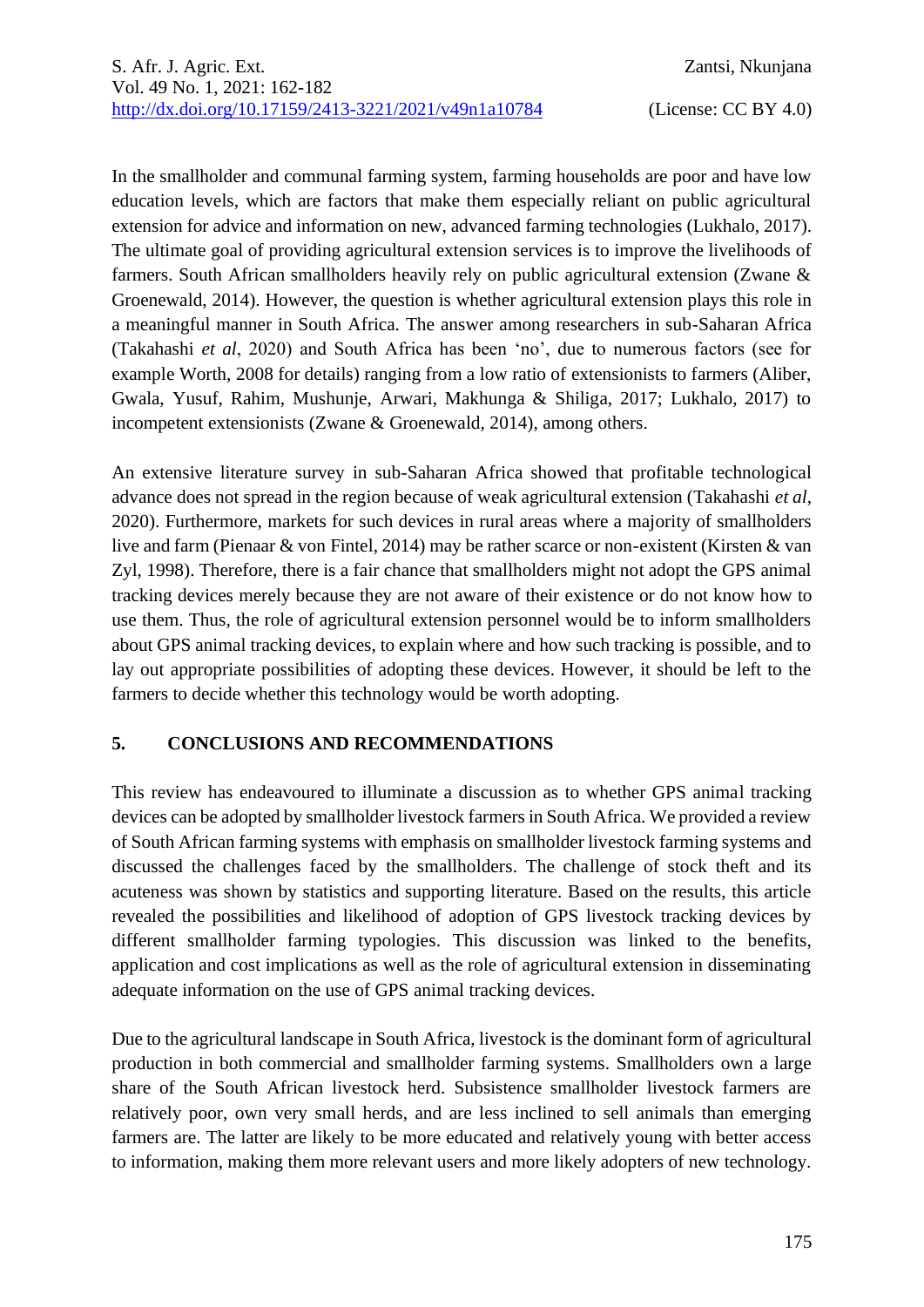Among the many challenges faced by livestock farmers, stock theft is a big problem. Clack (2018) found that 178 cattle, 249 sheep and 115 goats are stolen per day. Sheep and goats are the most prone to theft. It is not yet clear how much the severity of the problem varies between commercial and smallholder farming systems, in terms of both numbers of lost animals and loss of livelihood. Future studies are needed in this direction.

Agricultural extensionists have an important role in making the farmers they serve aware of innovation and helping them make better and informed decisions to improve their livelihoods (Anderson & Feder, 2004). However, based on the available evidence, it is doubtful whether South African agricultural extension may have best performed this role (Worth, 2008; Zwane & Groenewald, 2014). It is recommended to make smallholders aware of GPS animal tracking devices, but the decision to adopt or not should be left to them.

Based on the review of the consulted literature and our discussion, it seems reasonable to conclude that adoption of GPS animal tracking devices will depend on a) the awareness about the devices and knowledge of how they work, b) the acuteness of stock theft for a farmer, and how livestock contributes to his or her livelihood, and c) the income level, access to mobile phones and risk behaviour of farmers. Because this study depended on secondary data and a review of the literature, we do not have sufficient empirical evidence for our conclusions. Further research is needed to determine the level of awareness of South African farmers about GPS animal tracking devices and whether smallholders would be willing to adopt this technology.

## **ACKNOWLEDGEMENTS**

The financial assistance from the National Research Foundation (NRF), the Swiss National Science Foundation (SNSF) and the National Agricultural Marketing Council towards this research is hereby acknowledged. Opinions expressed, and conclusions arrived at, are those of the authors and are not necessarily to be attributed to the aforementioned funding bodies.

## **REFERENCES**

- AKER, J.C. 2011. Dial "A" for agriculture: A review of information and communication technologies for agricultural extension in developing countries. *Agric. Econ.,* 42(6):631-647
- ALIBER, M. & HART, T.G.B. 2009. Should subsistence farming be supported as a strategy to address rural food insecurity? *Agrekon,* 48(4):434-458
- ALIBER, M., GWALA, L., YUSUF, F., RAHIM, A., MUSHUNJE, A., ARWARI, M., MAKHUNGA, Z. & SHILIGA, Z. 2017. Government and small-scale agriculture: Understanding the successes and failures in respect of learning, planning and implementation. Research report. Available from: http://psppdknowledgerepository.org/component/jdownloads/download/287-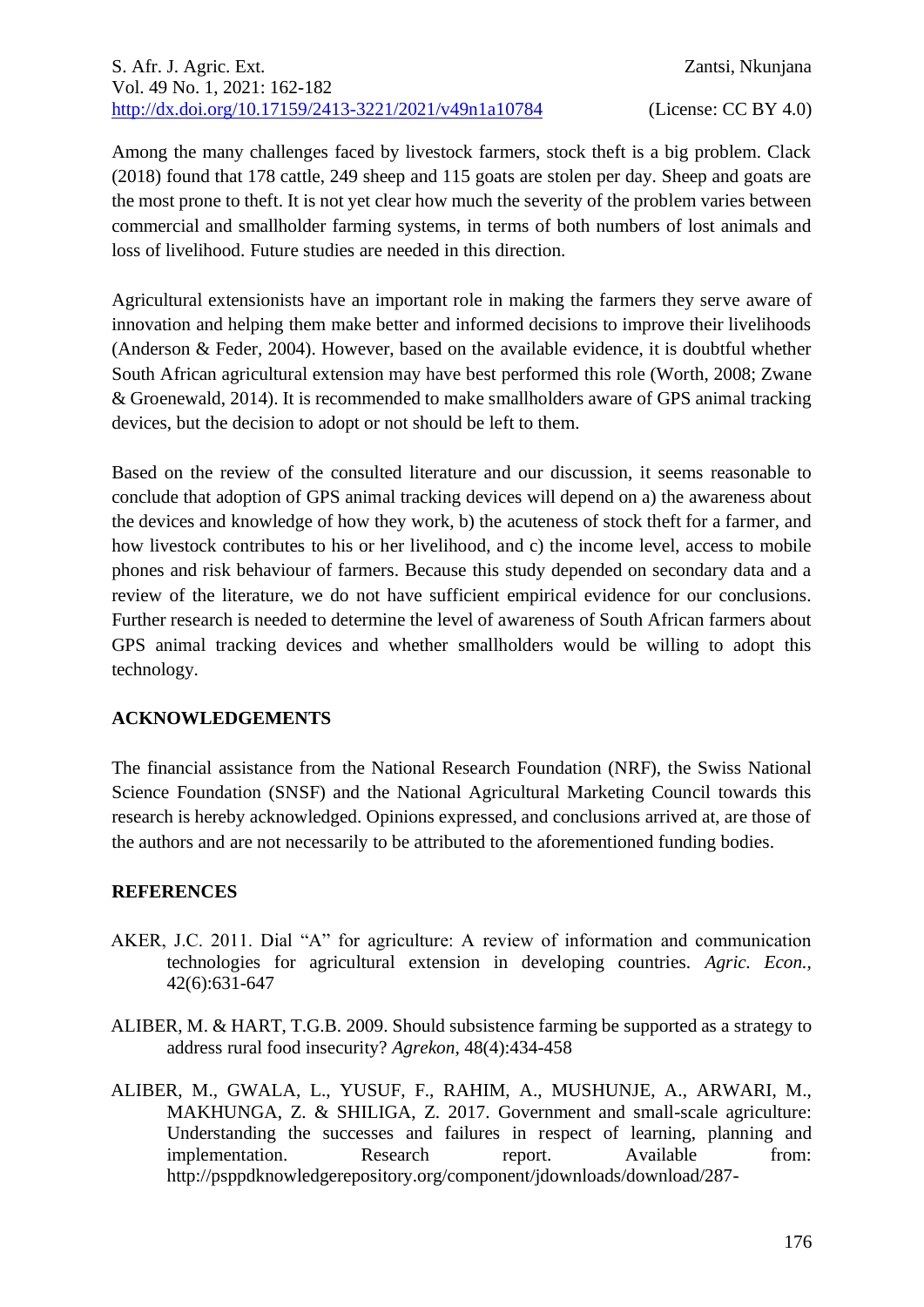government-and-small-scale-agriculture-understanding-the-successes-and-failures-inrespect-of-learning-planning-and-implementation. Accessed: 16 February 2020

- ALIBER, M. 2019. How can we promote a range of livelihood opportunities through land redistribution? Working Paper No. 58. Programme for Land and Agrarian Studies, University of the Western Cape, South Africa
- ANDERSON, J. & FEDER, G. 2004. Agricultural extension: Good intentions and hard realities. *World Bank Res. Obser.,* 19(1):41-60
- BAHTA, Y.T., JORDAAN, A. & MUYAMBO, F. 2016. Communal farmers' perception of drought in South Africa: Policy implication for drought risk reduction. *Int. J. Disast. Risk Red.,* 20:39-50
- BAIYEGUNHI, L.J.S., MAJOKWENI, Z.P. & FERRER, S.R.D. 2019. Impact of outsourced agricultural extension program on smallholder farmers' net farm income in Msinga, KwaZulu-Natal, South Africa. *Technol. Soc.,* 57:1-7
- BERCKMANS, D. 2017. General introduction to precision livestock farming. *Anim. Front.,* 7(1):6-11
- BOOYSEN, J. 2019. Local app helps farmers protect their livestock. IOL. June 16. Available at [www.iol.co.za/business-report/economy/local-app-helps-farmers-protect-their](http://www.iol.co.za/business-report/economy/local-app-helps-farmers-protect-their-livestock-26131747)[livestock-26131747](http://www.iol.co.za/business-report/economy/local-app-helps-farmers-protect-their-livestock-26131747)
- CHIPFUPA, U. & WALE, E. 2020. Linking earned income, psychological capital and social grant dependency: Empirical evidence from rural KwaZulu-Natal (South Africa) and implications for policy. *J. Econ. Struct.,* 9:22
- CLACK, W.J. 2015. The role of social media in livestock theft: A case study. *Acta Criminol.: South. Afr. J. Criminol.,* 28(1):112-127
- CLACK, W. 2018. Livestock theft: A global and South African perspective. Stock theft report presented at the National Red Meat Producers Congress, 11-12 September, Pretoria, South Africa
- CLARK, P.E., JOHNSON, D.E., KNIEP, M.A., JERMANN, P., HUTTASH, B., WOOD, A., JOHNSON, M., MCGILLIVAN, C. & TITUS, K. 2006. An advanced, low-cost, GPSbased animal tracking system. *Rangeland Ecol. Manage.,* 59(3):334-340
- CONNOR, T. 2020. Rural transformation, network society and the information age: The case of Nkonkobe District Municipality in the Eastern Cape. *Jnl. Transd. Res in Sou. Afr*., 16 (1): a825. <https://doi.org/10.4102/td.v16i1.825>
- CONRADIE, B.I. 2013. Urban agriculture's enterprise potential: Exploring vegetable box schemes in Cape Town. *Agrekon,* 52(sup1):64-86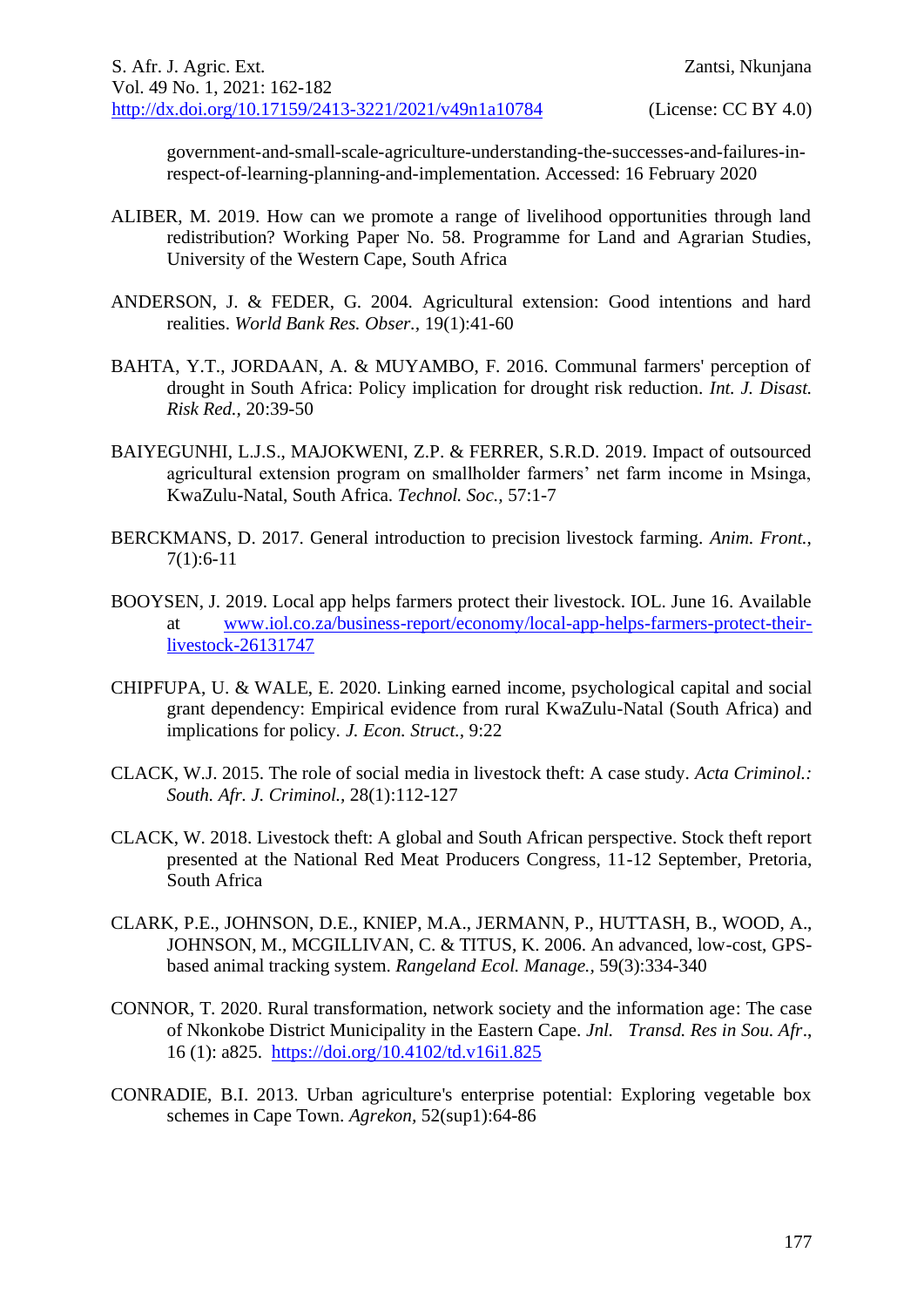- COUSINS, B. 2015. 'Through a glass, darkly': Towards agrarian transformation in South Africa. In Cousins, B. & Walker, C. (Eds.), *Land divided, land restored. Land reform in South Africa for the 21st century.* Jacana, Auckland Park, South Africa
- DANIELS, R.C., PARTRIDGE, A., KEKANA, D. & MUSUNDWA, S. 2013. Rural livelihoods in South Africa. SALDRU Working Paper No. 122, NIDS Discussion Paper 2013/4. University of Cape Town, South Africa
- DAVIS, K. 2008. Extension in sub-Saharan Africa: Overview and assessment of past and current models, and future prospects. *J. Int. Agric. Ext. Edu.,* 15(3):15-28
- DAVIS, K.E. & TERBLANCHÉ, S.E. 2016. Challenges facing the agricultural extension landscape in South Africa. *S. Afr. J. Agric. Ext.,* 44(2):231-247
- DEPARTMENT OF AGRICULTURE, FORESTRY AND FISHERIES. 2010. Livestock numbers: communal and commercial- November 2010. Pretoria, South Africa
- DEPARTMENT OF AGRICULTURE, FORESTRY AND FISHERIES (DAFF). 2017. Abstract of agricultural statistics. Private Bag X144. Directorate: Knowledge and Information Management, Pretoria, South Africa
- DEPARTMENT OF AGRICULTURE, FORESTRY AND FISHERIES (DAFF). 2019. Abstract of agricultural statistics. Private Bag X144. Directorate: Knowledge and Information Management, Pretoria, South Africa
- ESCÓS, J., ALADOS, C.L. & BOZA, J. 1993. Leadership in a domestic goat herd. *Appl. Anim. Behav. Sci.,* 38(1):41-47
- FIELKE, S., TAYLOR, B. & JAKKU, E. 2020. Digitalisation of agricultural knowledge and advice networks: A state-of-the art review. *Agric. Syst.,* 180:102763
- GELDENHUYS, K. 2020. Stock theft : a costly, cruel crime research. Servamus Communitybased Safety and Security Magazine, 113 (3):14-20
- GONI, S., SKENJANA, A. & NYANGIWE, N., 2018. The status of livestock production in communal farming areas of the Eastern Cape: A case of Majali Community, Peelton. *Appl. Anim. Husb. Rural Dev.,* 11:34-40
- GOUSE, M. 2012. GM maize as a subsistence crop: The South African smallholder experience. *AgBioForum,* 15(2):163-174
- GWIRIRI, L.C., BENNETT, J., MAPIYE, C. & BURBI, S. 2019. Unpacking the emergent farmer concept in agrarian reform: Evidence from livestock farmers in South Africa. *Dev. Change,* 50(6):1664-1686
- HULL, E. 2014. The social dynamics of labour shortage in South African small-scale agriculture. *World Dev.,* 59(1):451-460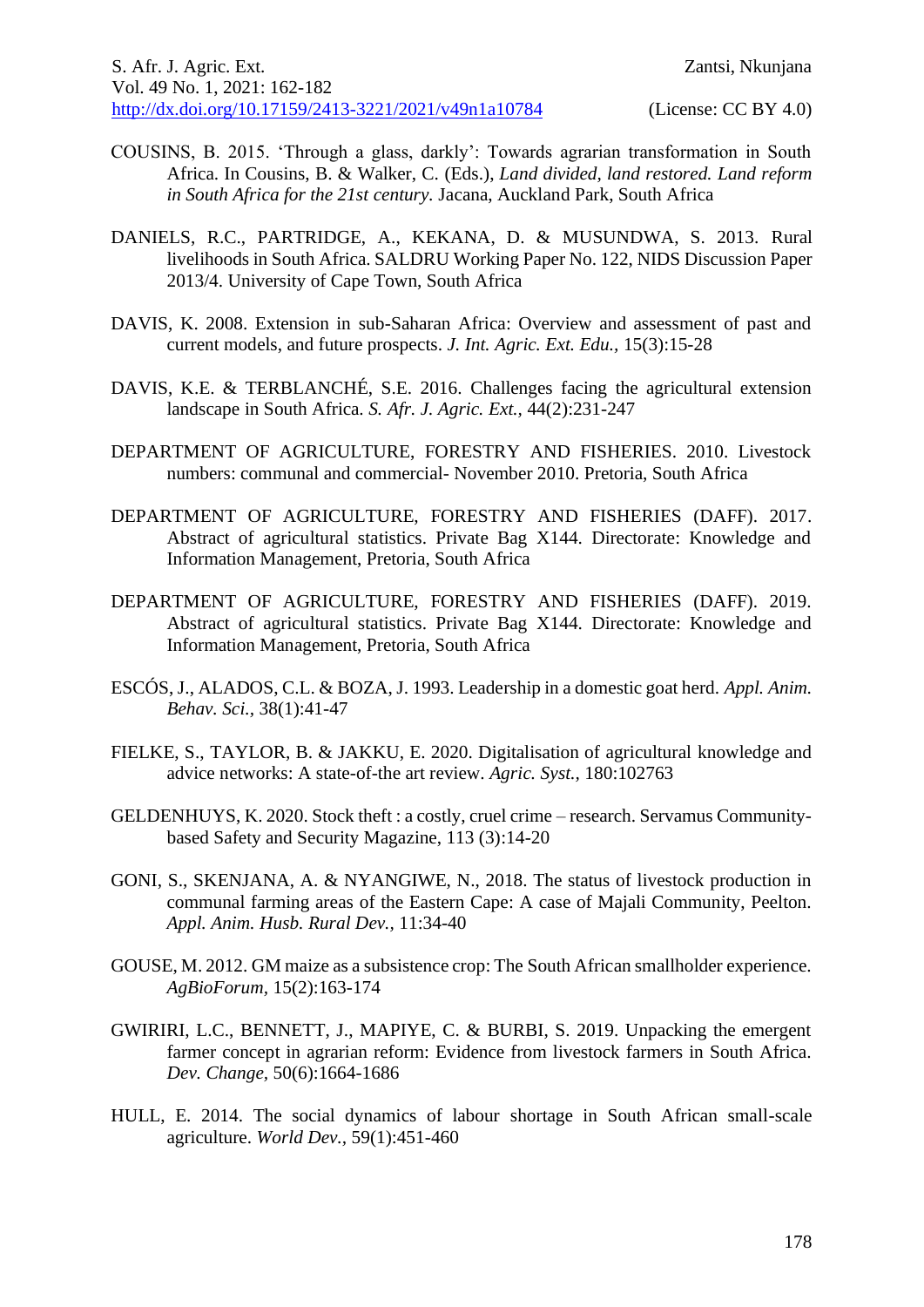- KIRSTEN, J.F. & VAN ZYL, J. 1998. Defining small-scale farmers in the South African context. *Agrekon,* 37(4):551-562
- KNIGHT, C.W., BAILEY, D.W. & FAULKNER, D. 2018. Low-cost Global Positioning System tracking collars for use on cattle. *Rangeland Ecol. Manage.,* 71:506-508
- KUNENE-NGUBANE, P., CHIMONYO, M. & KOLANISI, K. 2018. Possibility of organic beef production on South African communal farms. *S. Afr. J. Agric. Ext.,* 46(1):1-13
- LIEBENBERG, F. 2015. Agricultural advisory services in South Africa. Discussion Paper, 17 July. University of Pretoria, South Africa. Available from: [http://www.up.ac.za/media/shared/108/2015%20Working%20papers/agric\\_advisory\\_](http://www.up.ac.za/media/shared/108/2015%20Working%20papers/agric_advisory_services.zp64017.pdf) [services.zp64017.pdf.](http://www.up.ac.za/media/shared/108/2015%20Working%20papers/agric_advisory_services.zp64017.pdf) Accessed: 20 October 2019
- LOMBARD, W.A., VAN NIEKERK, H.N. & MARÉ, F.A. 2017. Assessing the economic impact of livestock theft in the Eastern Cape Province of South Africa. 21st International Farm Management Congress, John McIntyre Conference Centre, Edinburgh, Scotland, United Kingdom
- LOMBARD, W.A. & VAN ROOYEN, F.M. 2017. Stock theft trends and the role of unmarked livestock. *Stockfarm*, 7(4):8-9
- LUKHALO, T. 2017. An expenditure review of the agricultural extension system in South Africa. Master's Thesis. University of Pretoria, South Africa
- LYNE, M.C., JONAS, N & ORTMANN, G.F. 2018. A quantitative assessment of an outsourced agricultural extension service in the Umzimkhulu District of KwaZuluNatal, South Africa*. Jnl. of Agric. Educ. Ext.*, 24:1, 51-64
- MALULEKE, W., OBIOHA, E.E. & MOFOKENG, J.T. 2014. Assessment of policing and prevention strategies of stock theft in South Africa: A case study of Giyani Policing Area, Republic of South Africa. *Mediterr. J. Soc. Sci.,* 5(23):2148-2157
- MALULEKE, W. & MOFOKENG, J.T. 2016. The use of deoxyribonucleic acid in combating stock theft: Experiences and recommendations of South African Police Service KwaZulu-Natal selected stock theft units. *Int. J. Bus. Manage. Stud.,* 8(1):50-69
- MALULEKE, W., MOKWENA, R.J. & MOTSEPA, L.L. 2016. Rural farmers' perspectives on stock theft: Police crime statistics. *S. Afr. J. Agric. Ext.,* 44(2):256-274
- MAROTO-MOLINA, F., NAVARRO-GARCÍA, J., PRÍNCIPE-AGUIRRE, K., GÓMEZ-MAQUEDA, G., GUERRERO-GINEL, J.E., GARRIDO-VARO, A. & PÉREZ-MARÍN, D.C. 2019. A low-cost IoT-based system to monitor the location of a whole herd. *Sensors,* 19:2298
- MTHI, S., SKENJANA, A. & FAYEMI, P.O. 2017. Characteristics of small-scale sheep production systems in some communal areas of the Eastern Cape Province, South Africa. *Int. J. Livest. Prod.,* 8(12):199-206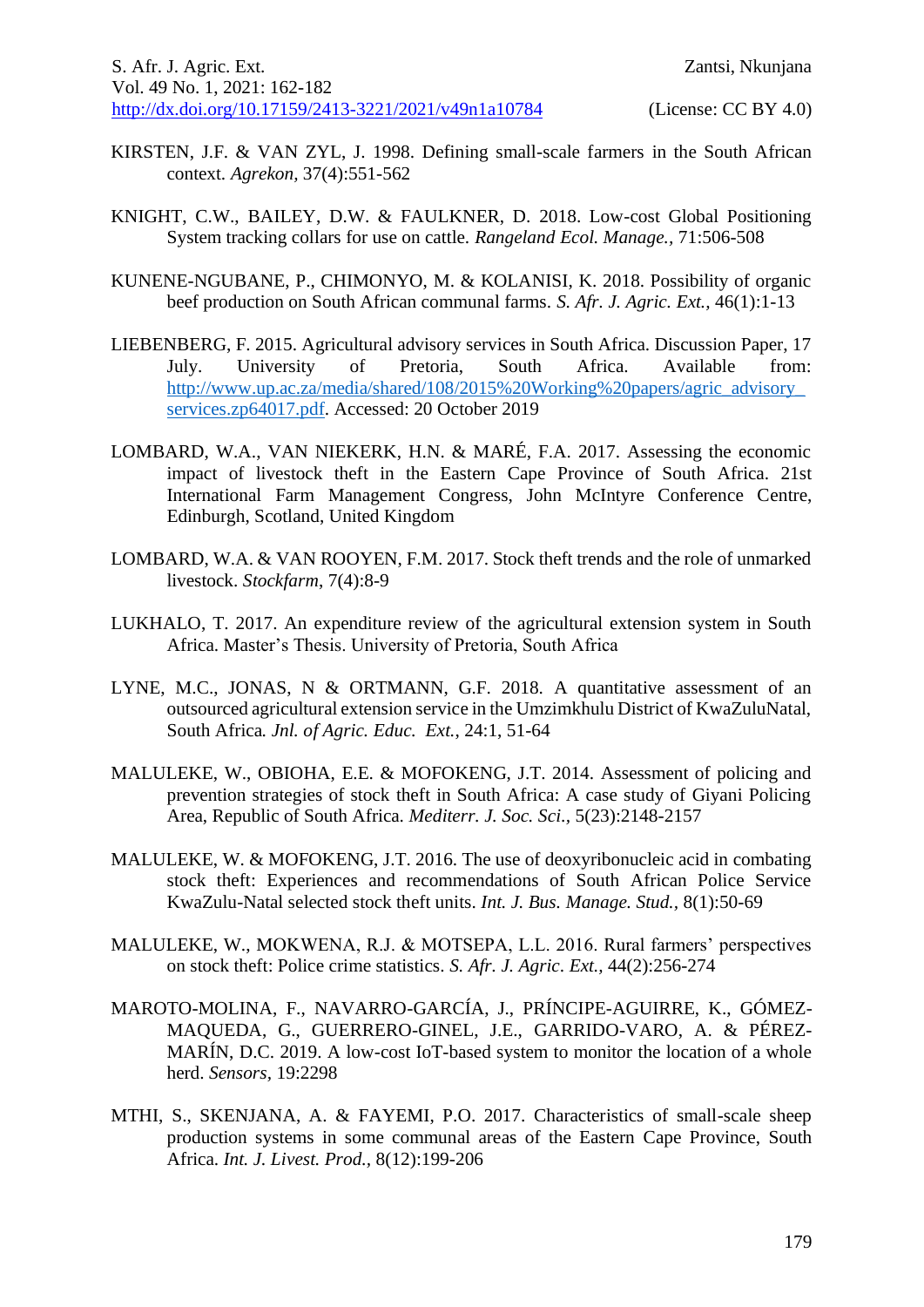- MUZARI, W., GATSI, W. & MUVHUNZI, S. 2012. The impacts of technology adoption on smallholder agricultural productivity in sub-Saharan Africa: A review. *J. Sustain. Dev.,*  5(8):69-77
- NEL, C. 2016. Keep track of your cattle 24/7. *Farmers' Weekly,* 15 March 2016
- NIEUWOUDT, W.L. 2000. An economic evaluation of a crop insurance programme for smallscale commercial farmers in South Africa. *Agrekon,* 39(3):269-291
- NKWARI, P.K.M., RIMER, S. & PAUL, B.S. 2014. Cattle monitoring system using wireless sensor network in order to prevent cattle rustling. In Cunningham, P. & Cunningham, M. (Eds.), *IST-Africa 2014 Conference Proceedings*. IIMC International Information Management Corporation, Ireland
- NTSEBEZA, L. 2002. Cattle production in Xhalanga District. In: Ainslie, A. (Ed.), *Cattle ownership and production in the communal areas of the Eastern Cape, South Africa.* Research Report No. 10. Programme for Land and Agrarian Studies, University of the Western Cape, South Africa
- OKUNLOLA, A., NGUBANE, M., COUSINS, B. & DU TOIT, A. 2016. Challenging the stereotypes: Small-scale black farmers and private sector support programmes in South Africa. Research Report No. 53. Institute for Poverty, Land and Agrarian Studies, University of the Western Cape, South Africa
- PIENAAR, P.L. 2013. Typology of smallholder farming in South Africa's former homelands: Towards an appropriate classification system. Unpublished Master's Thesis. Stellenbosch University, South Africa
- PIENAAR, L. & VON FINTEL, D. 2014. Hunger in the former apartheid homelands: Determinants of convergence one century after the 1913 Land Act. *Agrekon,* 53(4):38- 67
- RAIDIMI, E.N. 2014. The roles and activities of women in the six selected agricultural projects in Thulamela Local Municipality of Vhembe District Municipality in the Limpopo Province. *S. Afr. J. Agric. Ext.,* 42(2):10-23
- SATO, S. 1982. Leadership during actual grazing in a small herd of cattle. *Appl. Anim. Ethol.,*  $8(1-2):53-65$
- SCHIELTZ, J.M., OKANGA, S., ALLAN, B.F. & RUBENSTEIN, D.I. 2017. GPS tracking cattle as a monitoring tool for conservation and management. *Afr. J. Range For. Sci.,* 34(3):173-177
- SCHEEPERS, G., MALEKIAN, R., BOGATINOSKA, D.C. AND STOJKOSKA, B.R. 2017. A low-power cost-effective flexible solar panel powered device for wireless livestock tracking. 25th Telecommunications forum, Serbia, Belgrade, November 21-22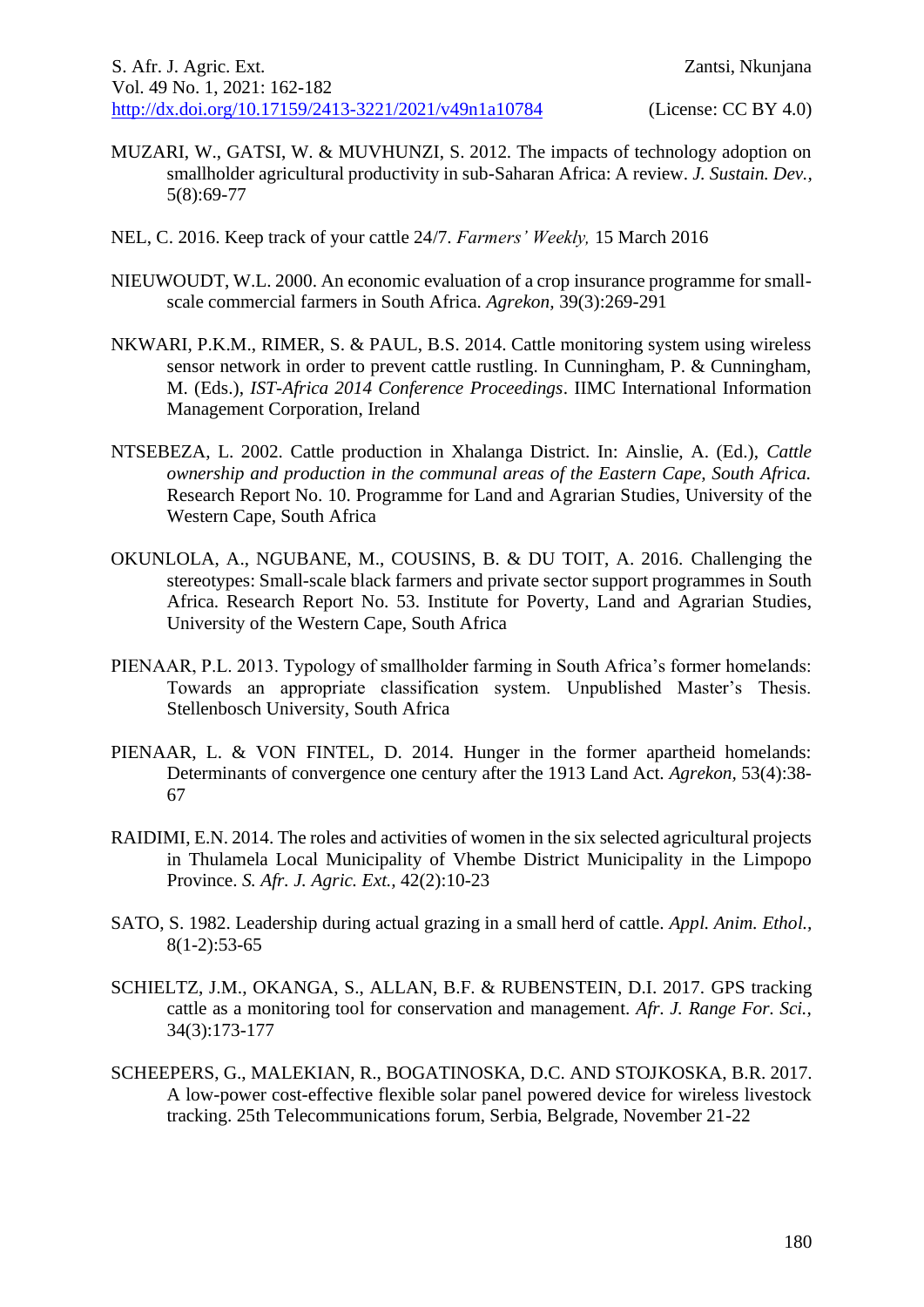- SCHOLTZ, M.M. & BESTER, J. 2010. Off-take and production statistics in the different South African cattle sectors: Results of a structured survey. *Appl. Anim. Husb. Rural Dev.,*  3:19-23
- SNYDER, H. 2019. Literature review as a research methodology: An overview and guidelines. *J. Bus. Res.,* 104:333-339
- STATISTICS SOUTH AFRICA. 2016. General Household Survey, 2016. Available from: <http://www.statssa.gov.za/?p=9922>
- STATISTICS SOUTH AFRICA. 2018. General Household Survey, 2018 [dataset]. Version 1. Pretoria, South Africa
- STATISTICS SOUTH AFRICA (STATSSA). 2020. Census of commercial agriculture, 2017—Financial and production statistics. Report No. 11-02-01 (2017). Pretoria
- TAKAHASHI, K., MURAOKA, R. & OTSUKA, K. 2020. Technology adoption, impact, and extension in developing countries' agriculture: A review of the recent literature. *Agric. Econ.*, 51:31-45
- TROTTER, M.G., LAMB, D.W., HINCH, G.N. & GUPPY, C.N. 2010. GNSS tracking of livestock: Towards variable fertilizer strategies for the grazing industry. Paper presented at the 10th International Conference on Precision Agriculture, 18-21 July, Denver, Colorado, USA
- TURNER, L.W., UDAL, M.C., LARSON, B.T. & SHEARER, S.A. 2000. Monitoring cattle behavior and pasture use with GPS and GIS. *Can. J. Anim. Sci.,* 80:405-413
- VAN MARLE-KÖSTER, E. & VISSER, C. 2018. Genetic improvement in South African livestock: Can genomics bridge the gap between the developed and developing sectors? *Front. Genet.* 9:331
- VAN NIEKERK, J.A, MAHLOBOGOANE, M. & TIRIVANHU, P. 2015. The transfer of intergenerational family knowledge for sustainable commercial farming in Mpumalanga Province of South Africa: Lessons for extension. *S. Afr. J. Agric. Ext.,* 43(1):66-77
- VERSTER, T. & FOURIE, E. 2018. The good, the bad and the ugly of South African fatal road accidents. *S. Afr. J. Sci.,* 114(7-8):63-69
- VETTER, S. 2013. Development and sustainable management of rangeland commons Aligning policy with the realities of South Africa's rural landscape. *Afr. J. Range For. Sci.,* 30(1-2):1-9
- VINK, N. & VAN ROOYEN, J.C. 2009. The economic performance of agriculture in South Africa since 1994: Implications for food security. Development Planning Working Paper Series No. 17. Development Bank of Southern Africa, Midrand, South Africa